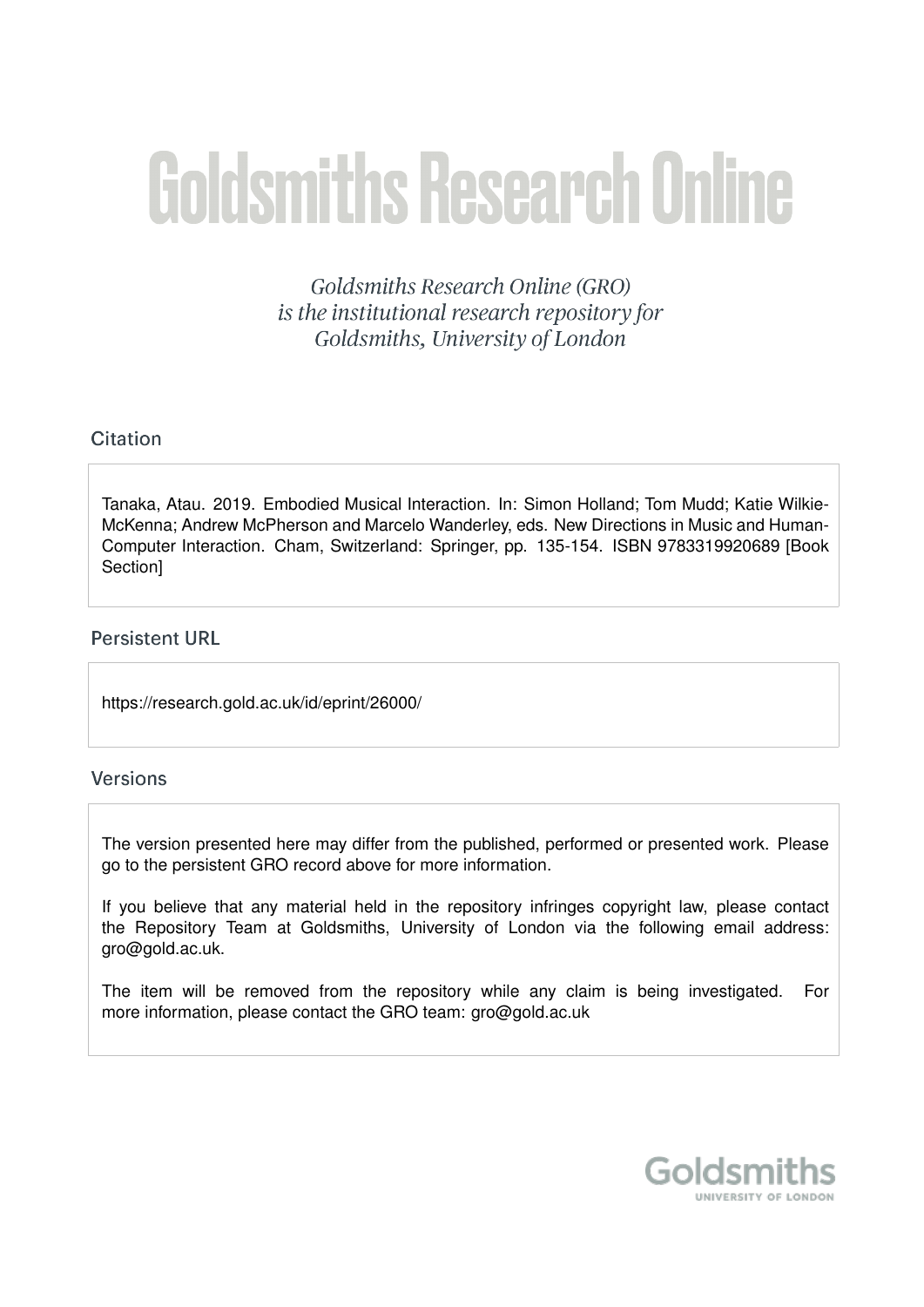# **Chapter 9 Embodied Musical Interaction**



# **Body Physiology, Cross Modality, and Sonic Experience**

#### **Atau Tanaka**

**Abstract** Music is a natural partner to human-computer interaction, offering tasks and use cases for novel forms of interaction. The richness of the relationship between a performer and their instrument in expressive musical performance can provide valuable insight to human-computer interaction (HCI) researchers interested in applying these forms of deep interaction to other fields. Despite the longstanding connection between music and HCI, it is not an automatic one, and its history arguably points to as many differences as it does overlaps. Music research and HCI research both encompass broad issues, and utilize a wide range of methods. In this chapter I discuss how the concept of embodied interaction can be one way to think about music interaction. I propose how the three "paradigms" of HCI and three design accounts from the interaction design literature can serve as a lens through which to consider types of music HCI. I use this conceptual framework to discuss three different musical projects—Haptic Wave, Form Follows Sound, and BioMuse.

#### **9.1 Introduction**

The increasing ubiquity of digital technology in all aspects of music making and listening causes us to reflect on what we mean by music interaction. Since the commercial deployment of digital audio in the 1980s with the CD, most musical recording and music listening entails some form of interaction with the computer. If music production and consumption involve computing as a matter of course, one might argue that all music today is some form of music-computer interaction.

In this chapter, I will draw upon the history of HCI and interaction design as a lens through which to look at different forms of musical human-machine interaction. I introduce the notion of embodied interaction that, beyond being just corporeal, is phenomenological and participative. Section 9.2 goes on to retrace a history of HCI and draws parallels with the development of electronic and computer music. I then introduce three paradigms, or "waves" of HCI and three styles of design practice,

A. Tanaka  $(\boxtimes)$ 

© Springer Nature Switzerland AG 2019

Department of Computing, Goldsmiths, University of London, London, UK e-mail: [a.tanaka@gold.ac.uk](mailto:a.tanaka@gold.ac.uk)

S. Holland et al. (eds.), *New Directions in Music and Human-Computer Interaction*, Springer Series on Cultural Computing, [https://doi.org/10.1007/978-3-319-92069-6\\_9](https://doi.org/10.1007/978-3-319-92069-6_9)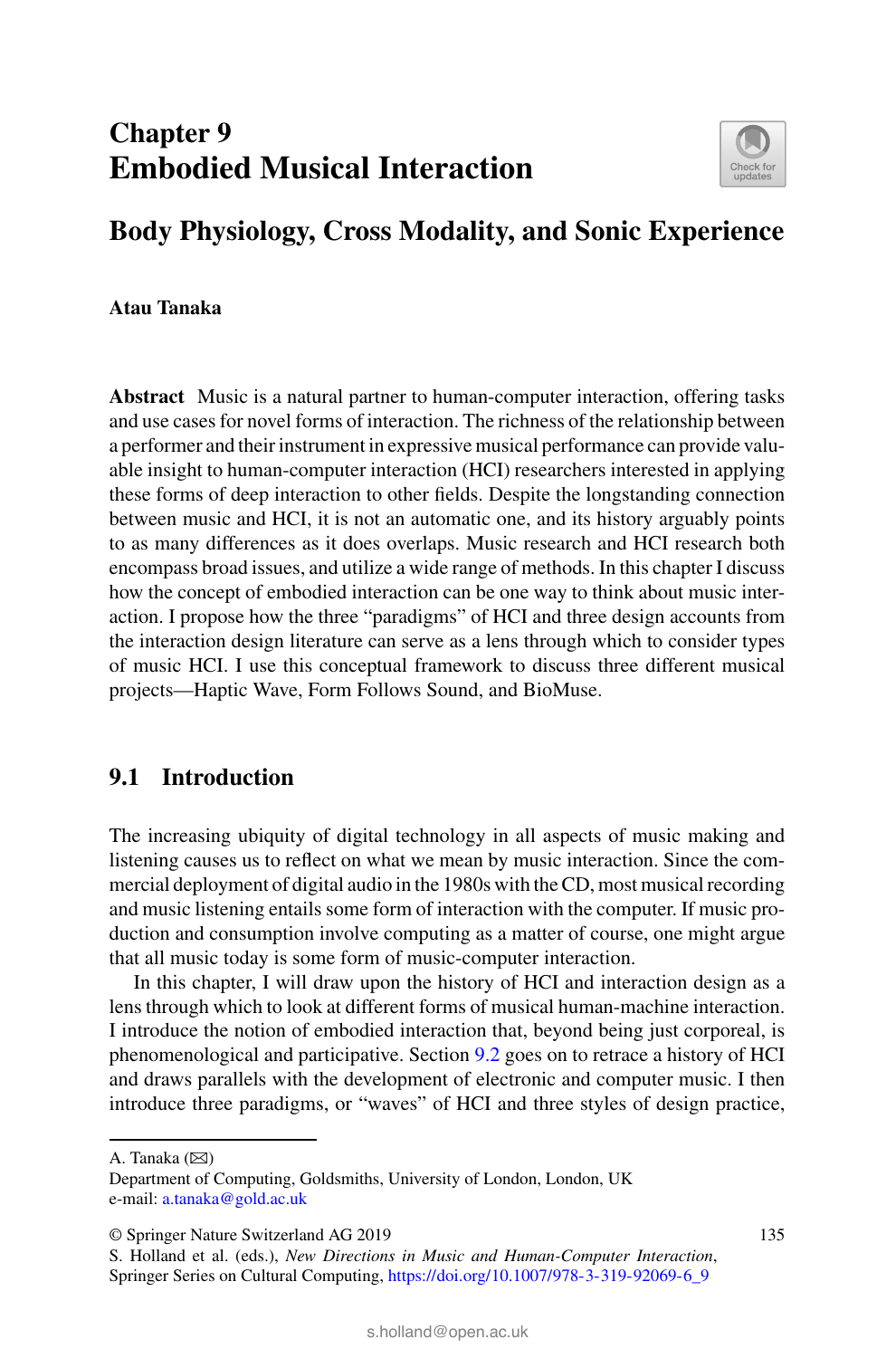and describe computer music and sonic interaction design in those terms. Section 9.4 presents three projects: a haptic audio editor, a sound design workshop series, and the musical use of physiological signals. In the discussion section I analyze these projects in terms of the interaction framework established in the previous sections. I finish with concluding remarks.

#### **9.2 Interaction Paradigms and Music**

#### *9.2.1 A Brief History of Interaction*

In his foundational text, "Where the Action Is", Paul Dourish establishes the principles of embodied human-computer interaction (Dourish 2004). He retraces the history of human interaction with technological information systems to arrive at a definition of embodied interaction. I will use this to contextualize and situate the different forms music research can take with and within HCI. Dourish begins by identifying four broad stages of interaction: *electrical, symbolic, textual, and graphical*, leading to the forms of tangible and social interaction we have today. His prescience is noteworthy given that he was beginning to formulate these ideas in the late 1990s.

*Electrical interaction* describes information processing that engages directly with electrical circuitry in hardware. This refers to logic systems realized as cascading series of switches, valve tubes, resistors, capacitors, and transistors that route and modulate electrical current directly. Logic is implemented in circuit wiring, providing the source of the oft-used term, "hardwired".

*Symbolic interaction* refers to information processing on early computers where the syntax of interaction was dictated by the machine's binary states, and distinct memory banks formed the basis of conditional logical branching structures. This gave rise to the term "machine language". Interfacing with the machine took the form of punch cards that read in binary sequences based on the patterns of holes on a cardboard rectangle. Two types of cards differentiated data from control. Control would be the program logic of operations where the data cards stored binary representations of the information to be processed.

*Textual interaction* remains familiar to this day in the command line interface of a computer terminal. Machine functions are abstracted in human language-like commands and permit an interactive loop—a putative dialogue with the machine. A grammar of interaction emerges, allowing complex logical operations such as loops, conditions, and patterns.

The *graphical interaction* based on the desktop metaphor that we today take for granted emerged from research labs in the 1970s to bring with it a revolution in the ease-of-use of personal computing in the 1980s. Graphical representations allow the use of the computer screen as a two-dimensional space for visual interaction rather than the one-dimensional stream of textual characters. This supports forms of *direct manipulation* (Hutchins et al. 1985; Shneiderman 1982) to select and move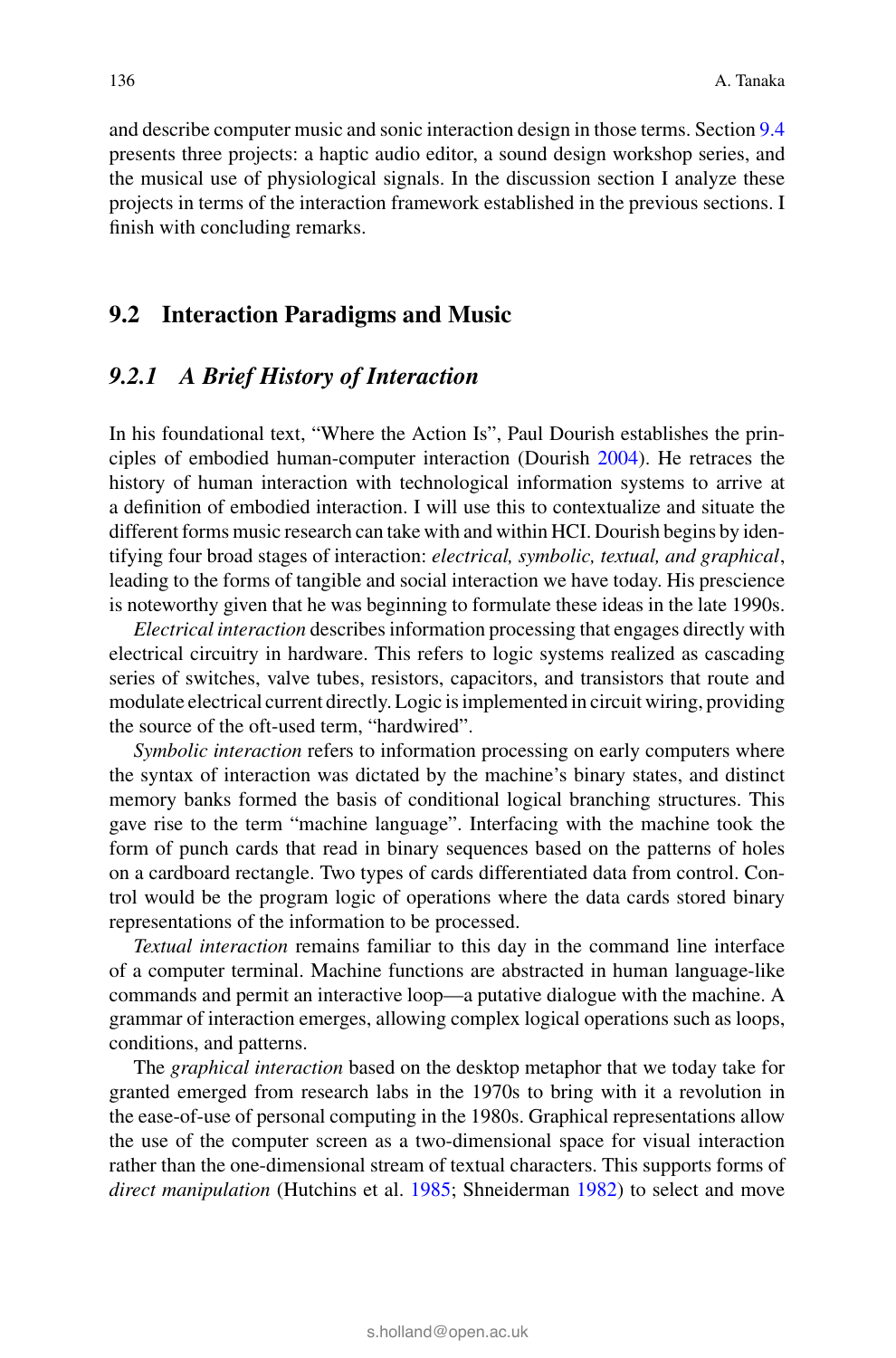screen elements via a cursor with pointing devices like the mouse, and the creation of skeuomorphic interface elements where onscreen representations mimicked objects from the physical world such as buttons and switches. This skeuomorphism is the basis of the metaphors underlying graphical user interfaces (GUI).

Following his historical account of HCI, Dourish continues by predicting the further evolution of modes of interaction beyond textual and graphical interaction, towards what he calls tangible and social interaction. Along with Mark Weiser's seminal "Computer for the 21st Century" where he imagines the disappearance of the computer and the rise of ubiquitous computing (Weiser 1991), Dourish imagined the possibilities of distributed computation where objects in the everyday world were endowed with computational power (Dourish 2004). Weiser and Dourish imagined that interaction would take place in a tangible manner through physical artefacts. The fact that these artefacts were objects of everyday life dispersed in the physical world of our daily lives meant that this tangible interaction was also necessarily a social interaction.

Today these visions seem almost quaint—they have become reality, with the many connected devices and social media with which we carry out our lives. The principles of tangible and social interaction with ubiquitous computing form the concepts and technologies underlying the Internet of Things (IoT).

Tangible and social interactions, for Dourish create the context and conditions that define embodied interaction. They implore that we incorporate social understanding into the design of interaction itself, to allow that social situations influence activities carried out on technological systems. Embodied interaction should therefore parallel and accompany the ways we experience the everyday world. It should not require planning and instead facilitate spontaneous interaction. Embodiment, seen in this light, does not just describe the materialization of computing, nor does it refer only to the implication of the human body in interaction. Embodiment denotes forms of participation, and the settings in which interactions occur. It considers activity in concrete, and not abstract terms, and recognizes the ways in which the artefacts of daily interaction play different roles in different contexts and situations. Dourish draws upon the philosophy of phenomenology of Heidegger to ask whether interfaces are the object of attention of whether they become transparent in facilitating an interaction.

#### *9.2.2 Musical Parallels to the History of HCI*

Following Dourish's four historical eras of human-machine interaction, I propose the following parallels in the development of music technology. We can think of electrical interaction as the circuits of analogue modular synthesizers. Musical processes and compositions are created by wiring together oscillators, filters, and function generators. By using removable cables patched into sockets, different structures could be quickly realized, leading to the term, "patch", referring to a wiring configura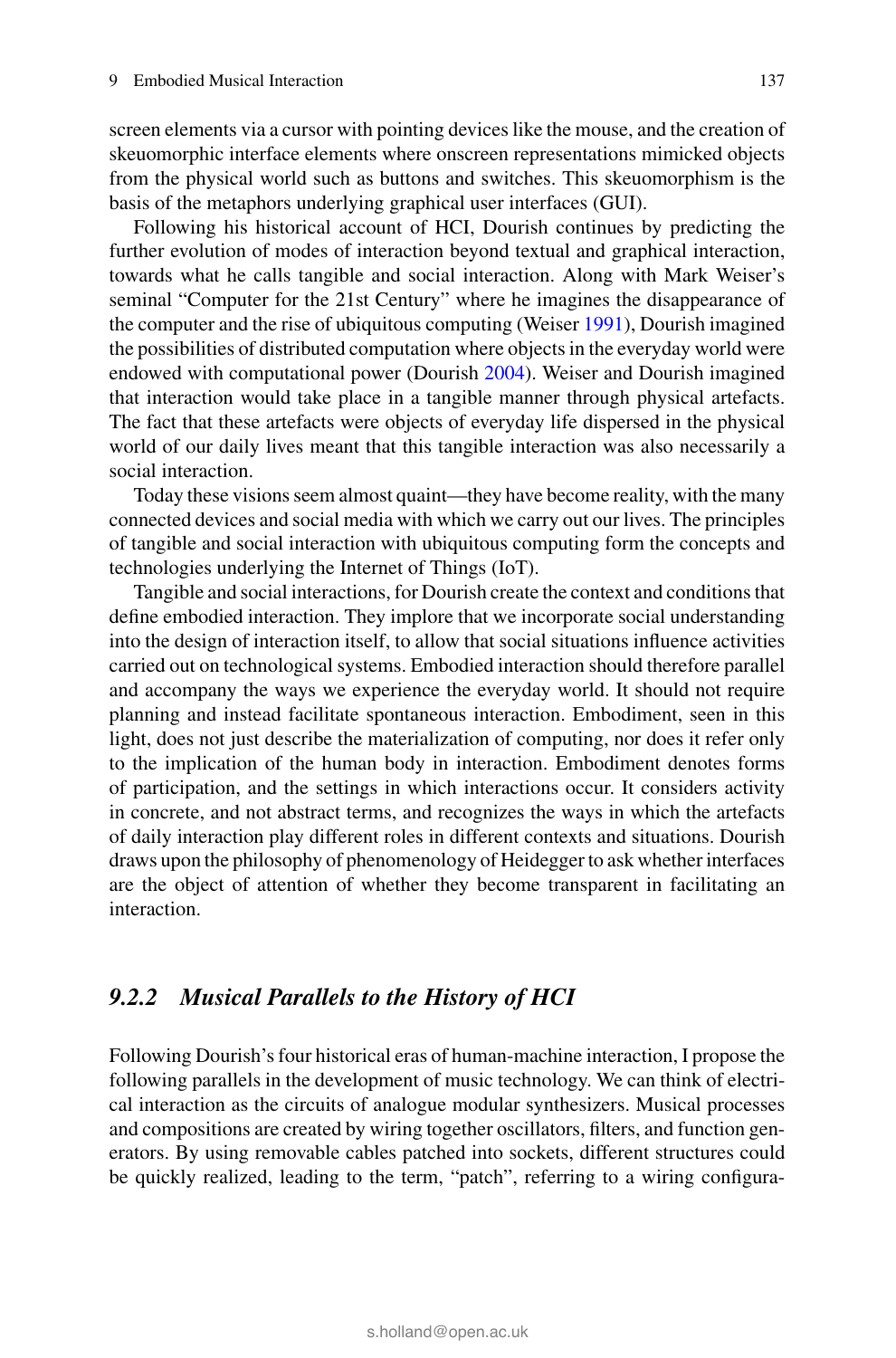tion.<sup>1</sup> Note that this term remains with us today in graphical music representations discussed below.

Symbolic interaction and textual interaction in computer music are arguably inverted in time. The invention of computer music came through the programming of computer systems in the 1960s by Max Mathews to generate data which could be converted, via a digital-analogue convertor, to sound (Mathews 1963). This consisted of writing text instructions to generate, mathematically, a sequence of data representing a periodic audio waveform. A series of computer music programming languages followed to allow the synthesis of increasingly sophisticated sound, and their organization through compositional structures. The early languages include Music V by Mathews (1963) and Csound (Vercoe 1996), and today remain remarkably similar in textual computer music synthesis and composition languages including SuperCollider, ChucK, and others (McCartney 2002; Wang et al. 2003).

Symbolic interaction, directly in the language of the digital music machine, came as advances in computational processing made real time synthesis possible. While the textual interaction of the programming languages above today allow real time performance and the practice of "live coding", these languages originally required compilation and the offline rendering of a sound file. The advent of dedicated signal processing chips in the 1980s permitted calculation of sound synthesis as fast as it was needed to play in time, but were constrained to running on dedicated chips optimized for direct data processing in simple operations of adding, multiplying, and moving of binary data across shift registers. These signal processing chips did not have an operating system layer nor compilers or interpreters to process textual programming languages. Programming digital signal processing (DSP) consisted of interacting with the machine in its terms through assembly language, which could be directly mapped to machine code (Strawn 1988).

Music was an application area that very early on benefitted from innovations of the graphical user interface. The metaphor paradigm of graphical interaction permitted multiple metaphors from analogue sound synthesis as well as recording studios to be implemented in end user music software. The signal patching metaphor of analogue synthesizers could be represented on the computer screen in a data flow model of boxes representing musical functions, interconnected by virtual wires onscreen, to make patches in software such as Pure Data (Puckette 1997) and MaxMSP (Zicarelli 2002).

The mixing console metaphor brought with it visually rich interfaces and representation of controls via graphical faders and knobs. The tape metaphor brought the notion of transport controls (stop, play, fast forward, rewind) that could be represented onscreen as virtual buttons. These representations are a form of skeuomorphism, and use familiar real world references to permit direct manipulation of screen elements. They allow the musician to use their tacit knowledge and visceral memory of a recording studio to quickly become familiar with the sophisticated functions of computer music production tools through direct manipulation. As Dourish notes, this

<sup>&</sup>lt;sup>1</sup>An exemplar of the emergent complexity afforded by analogue synthesizer patching is heard in Douglas Leedy's "Entropical Paradise" (Strange 1983).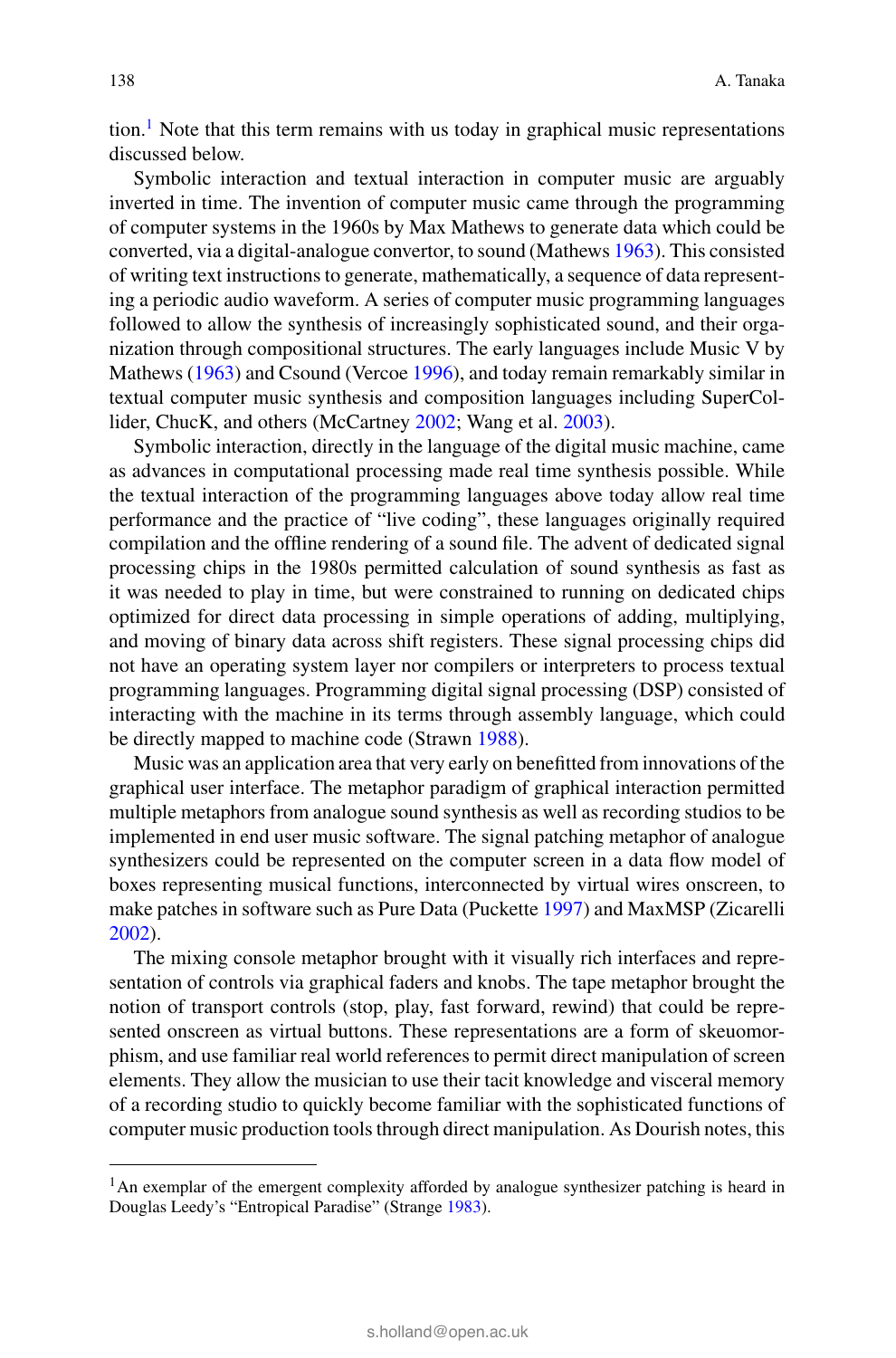evolution in interaction, from electrical through symbolic and textual to graphical, increasingly made computer technology not just more accessible, but integrated into daily life. It is through this same graphical evolution that computer music—which was a specialist practice in the times of symbolic and textual interaction—became integrated into the digital and audio workstations and production tools now prevalent in common musical practice. Can we extend these parallels between the history of HCI and of electronic and computer music to look at the current and future development of embodied music HCI? Can we apply the theory of embodied interaction to inform the design of digital musical instruments (DMI)?

#### **9.3 Contexts and Paradigms of Interaction**

The context in which interaction takes place is a fundamental factor in embodied interaction. This includes the social situations as well as the task spaces in which technology is called on to support interaction. Alongside the scientific advancement of human-machine interaction research, the field of HCI is a highly reflexive practice that looks critically at the evolving contexts in which the fruits of the research take place. In this reflective self-examination of the field, interaction researchers have identified three paradigms, or "waves" of HCI. Design theorists have proposed different styles of design practice based on the ways that context can impinge upon design goals.

The diversity of ways in which music takes place can also be considered by thinking of the contexts in which it happens. Music performed in a concert, being practiced at home, or listened to on a car stereo are all different possible contexts for a single musical work. Music, as a cultural practice that draws upon technique and technology, includes critique and self-examination as a natural part of its creative and developmental processes. The evolution of paradigms of HCI that will be presented below reflexivity as a driving force in the evolution of a research discipline. Can we apply the self-reflexive practices from interaction design to the naturally self-critical nature of music as a potential method by which we can consider the social and human significance of music interaction research?

#### *9.3.1 Third Wave HCI*

Bødker identifies three *waves* of HCI (Bødker 2006, 2015), while Harrison, Tatar, and Sengers refer to three corresponding *paradigms* (Harrison et al. 2007). The first wave of HCI was based on cognitive science paradigms to study human factors. It focused on the human being as a subject to be studied through formal methods and systematic testing to arrive at models of interaction. Second Wave HCI, according to Liam Bannon, moved "from human factors to human actors" (Bannon 1995). This phase focused on work place settings, studying group work in different communities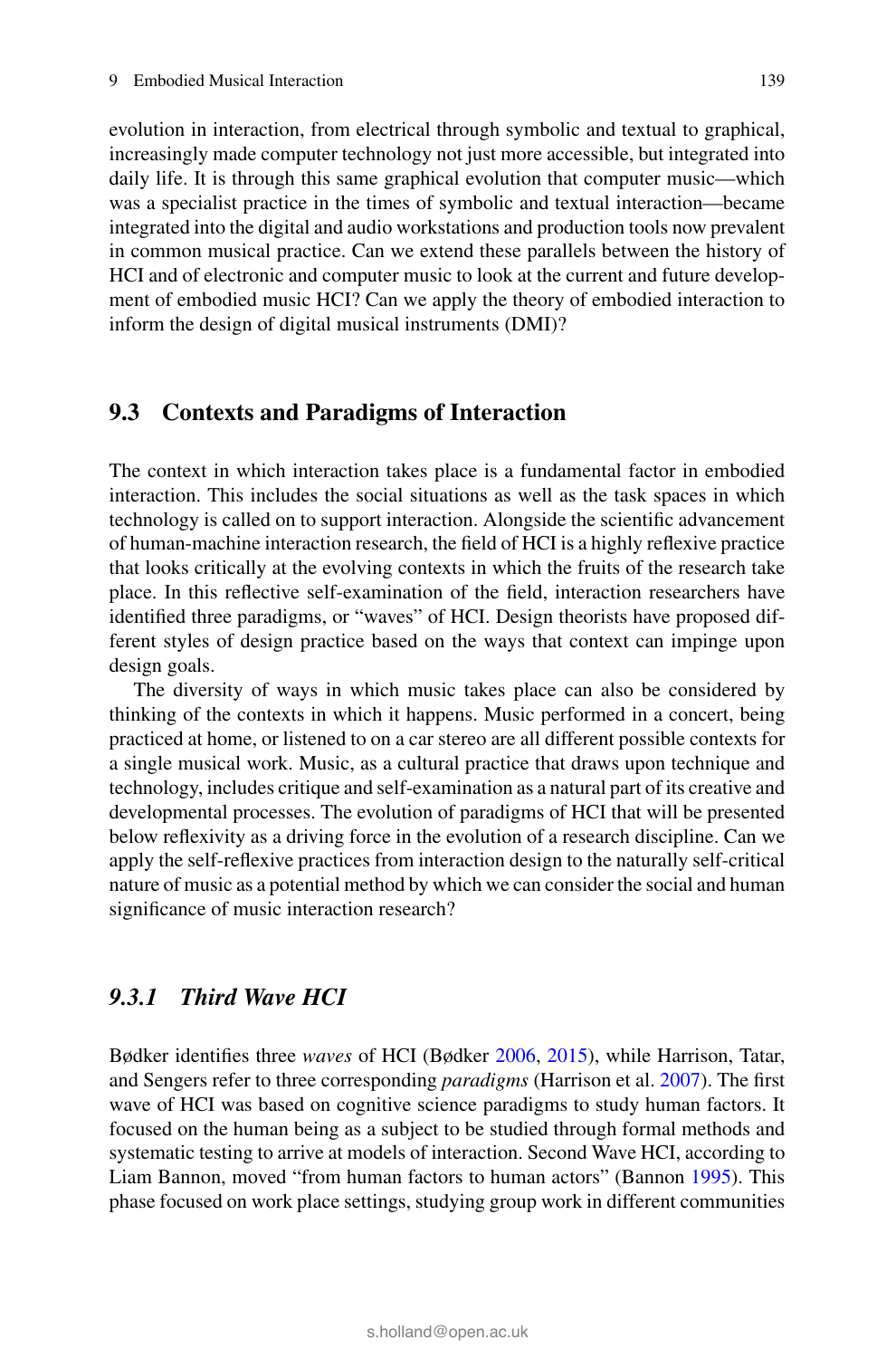of practice (Wenger 1998). Action was considered to be situated (Suchman 1987), and HCI assimilated social science techniques of ethnography and participation into user-centric design methods. If first wave HCI was engineering focused and designcentric, where designers invented new interfaces to be tested in domain specific use, the second wave shifted focus to the user, putting them at the center of a design process where interaction designers became sensitive to user needs in workplace contexts. In third wave HCI, the use cases and application types broadened to include leisure and everyday settings as technology spread from the workplace to domestic, social, and cultural contexts. Focus has increasingly shifted from the task performance optimization of first wave, beyond supporting users in the workplace in the second wave, to finding ways to study experience and meaning-making. According to Bill Gaver, an early researcher of sonic interaction (Gaver 1989) and leading exponent of third wave methods such as cultural probes (Gaver et al. 1999), "people's use of technologies increasingly needs to be understood as situated in their individual lives, values, histories and social circumstances. It understands that computation is not merely functional, but has aesthetic, emotional and cultural dimensions as well" (Gaver 2014).

#### *9.3.2 Three Accounts of Interaction Design*

In addition to context, the approach to the design of interaction is an important element in HCI. Interaction design might involve elements of industrial design (of devices), graphics design (of visual interfaces) or conceptual design (of scenarios and situations). Fallman discusses HCI from a design perspective, in what he terms "design oriented HCI." He identifies three "accounts", or approaches to design in HCI that differ depending on the goals and objectives of the imagined interaction. He calls these three approaches the *conservative*, *pragmatic*, and *romantic* accounts (Fallman 2003). He discusses how elements in the interaction design process differ for each type of design account in key areas such as the roles of the designer, definition of the problem, process, and outcome. These design accounts are summarized in Table 9.1.

In the conservative account, design is a rational, scientific or engineering endeavor, drawing on systems theory. Optimization and the design of a "better" solution are seen as goals. In this account the designer is an information processor, the problem must be clearly defined, and the outcome is objective knowledge.

In the pragmatic account, the role of design, and by consequence the designer, is to be engaged in the situation surrounding the task at hand. Design is contextual, and takes place in relation to place, history, and identity. This situates the design act in a world already full of people and things, unlike the rational compartmentalization of the conservative account. The designer in this case is reflective, goals are relational, and outcomes are driven by dialogue and are embedded in the surrounding world.

The romantic account gives prominence to the designer as a master. They are visionary and imaginative and are accorded latitude for caprice in creation. In this approach to design, the actual definition of the problem is ultimately subordinate to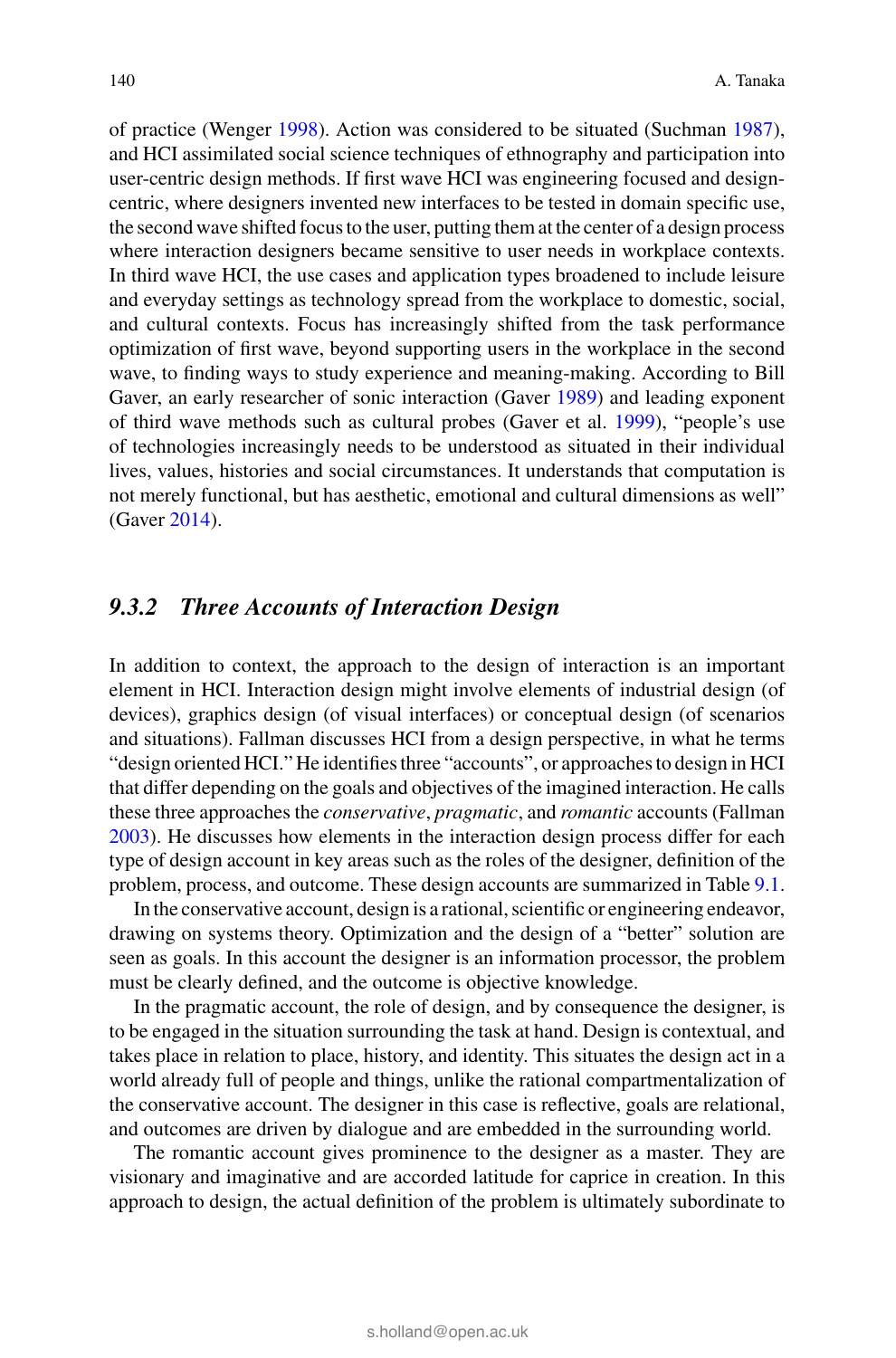| <b>Table 9.1</b> Fallman's three<br>design accounts (Fallman<br>2003) |            | Conservative                            | Pragmatic                                    | Romantic                               |
|-----------------------------------------------------------------------|------------|-----------------------------------------|----------------------------------------------|----------------------------------------|
|                                                                       | Designer   | Information<br>processor                | <b>Bricoleur</b>                             | Artist                                 |
|                                                                       | Problem    | Ill-defined,<br>to be<br>defined        | Unique to<br>the situation                   | Subordinate<br>to the final<br>product |
|                                                                       | Product    | Result of<br>the process                | Integrated in<br>the world                   | Artwork                                |
|                                                                       | Process    | Rational and<br>transparent             | Reflective<br>dialogue                       | Opaque                                 |
|                                                                       | Knowledge  | Guidelines,<br>scientific<br>principles | Experience,<br>ways of<br>problem<br>solving | Craft,<br>creative<br>imagination      |
|                                                                       | Role model | Natural<br>sciences,<br>engineering     | Social<br>sciences                           | Poetry                                 |

expected brilliance of the final outcome, with the process leading to its production opaque or even magical. Fallman does not make value judgments and does not elevate one approach to design over another.

#### *9.3.3 Interaction Paradigms and Music*

While the innately cultural nature of music might make it seem that music interaction would most sensibly constitute forms of third wave HCI, the range of tasks carried out in musical practice, from composing to practicing and performing, from studying to producing, from listening to sharing, mean that that music HCI ultimately straddles all three paradigms, or waves, of human-computer interaction.

We can retrace the history of computer music through the lens of the three waves of HCI. Early computer music used formal methods of calculation to specify sound synthesis by mathematical means like the fast Fourier transform, used to carry out frequency analysis of sound. These techniques were used to analyze the timbre of traditional musical instruments (Risset and Mathews 1969) and to synthesize emulations of them by means of frequency modulation and physical modelling (Chowning 1973; Smith 1992). This approach to modelling and digitally emulating the existing world is consistent with the systematic engineering approaches of first wave HCI.

What could be called second wave musical HCI came with the application of increasingly powerful interaction techniques such as novel interfaces and real time signal processing to musical performance. The assumption of stage performance as the main means of musical dissemination can be considered parallel to a focus on workplace settings in second wave HCI. Much of the work in the field of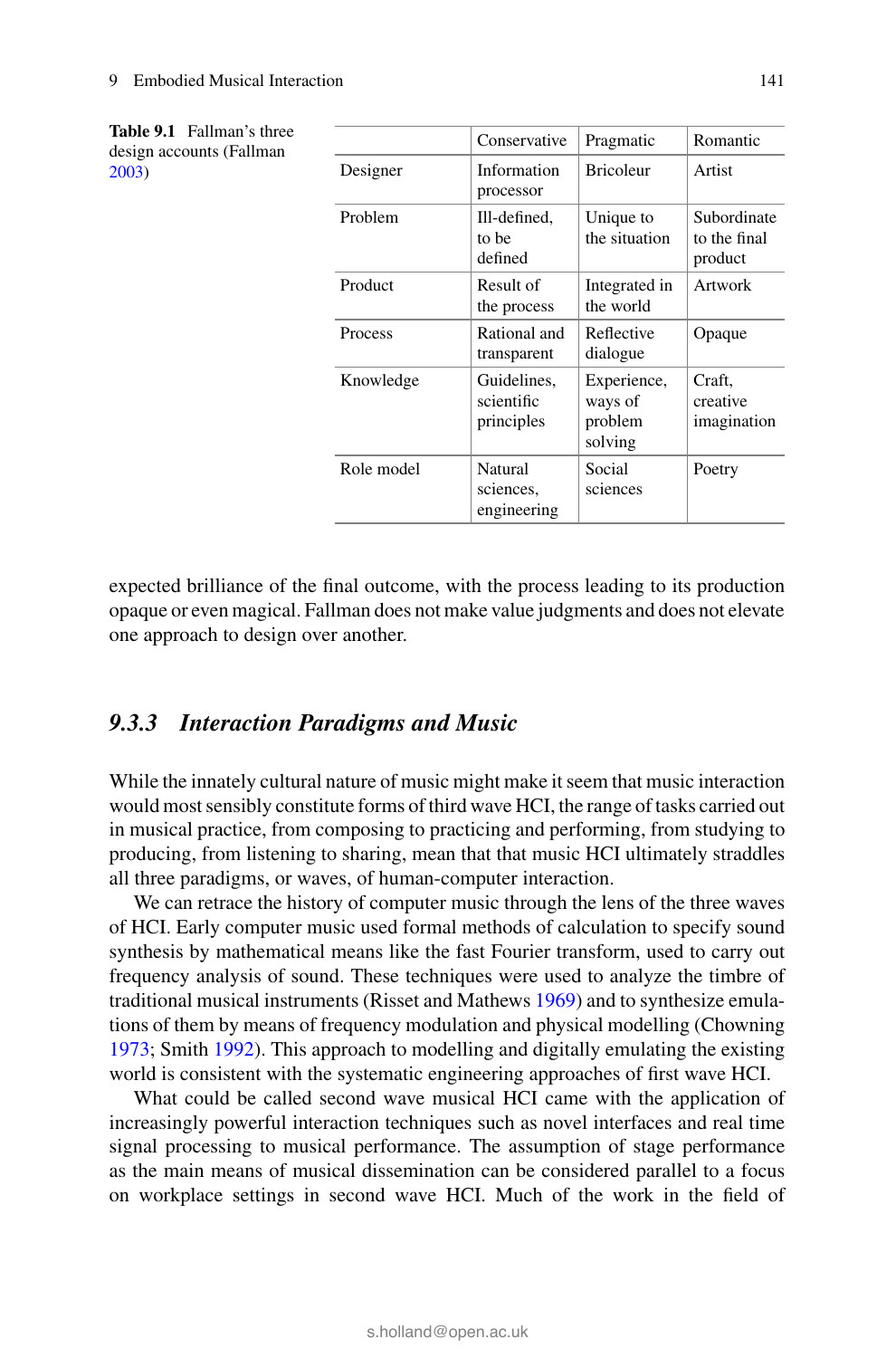New Interfaces for Musical Expression (NIME) (Poupyrev et al. 2001) proposes new interfaces to be considered as musical instruments to be performed in concert settings. Even seemingly radical departures, such as the formation of laptop orchestras and practices such as live coding, ultimately adhere to traditional performance, and therefore "workplace" contexts. That these novel approaches to music making tapped communities of practice—individual laptop musicians coming together to form an "orchestra" are also consistent with the principles of second wave HCI.

If these novel forms of musical interaction still only correspond to second wave HCI, what is required for music interaction to take on the situated, experiential character of third wave HCI? One could argue that music itself, despite being an aesthetic and cultural activity, may, as a structured, often hierarchical, codified model of cultural production, actually constrain musical interaction from truly seeping into everyday life. Seen in this light, we might consider research in sonic interaction design (Franinović and Serafin  $2013$ ) as liberating sound from traditional constraints of music to investigate the place of sound, and our interaction with sound, in everyday life, as having these situational, experiential qualities. Could it be, then, that an ostensibly non-musical interaction with sound be the springboard towards a third wave music HCI?

#### **9.4 Case Studies**

In the following sections, I will present three research projects that address the question of embodied musical interaction from different perspectives. They cover a range of ways to look at the question of embodiment, from the creation of new musical instruments, to accessibility tools, to the study of auditory experience. As much as they are sound and music projects, they have been published in the HCI literature, pointing out the interest of musical practice as fertile application areas where questions of haptic and physiological interaction and user experience can be explored in depth. As such, they draw upon the different paradigms of HCI, and can be described in terms of Fallman's design approaches. Seen together, they demonstrate the diversity of perspectives from which we can think about embodied music HCI.

#### *9.4.1 Haptic Wave*

The Haptic Wave is an interface that renders sound tangible. It was originally designed in a project studying design patterns in cross-modal interaction (Metatla et al. 2016), where we studied the mapping information from one sensory modality to another. In the case of the Haptic Wave, we were interested in mapping audio directly to the haptic domain bypassing an intervening visual representation. It was developed in collaboration with a group of visually impaired musicians and producers as a means to overcome the highly visual nature of music production on computer-based digital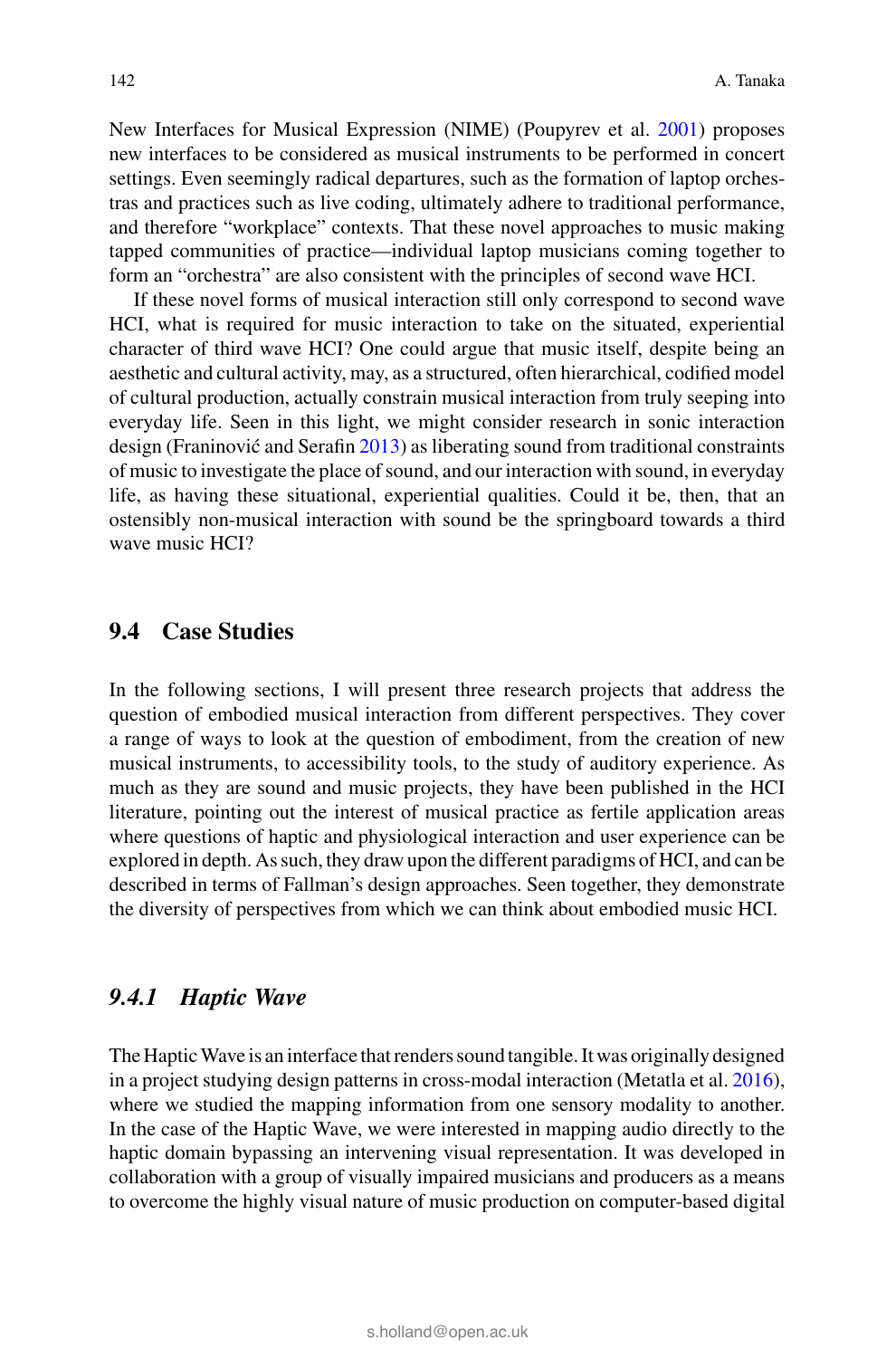

**Fig. 9.1** The Haptic Wave cross-modal audio waveform editing interface

audio workstations (DAW). The graphical user interfaces (GUI) of these systems use skeuomorphic metaphors of studio mixing consoles, and visual representations of sound in graphical waveform displays inaccessible to visually impaired users. The Haptic Wave presented audio for editing in a tactile form by creating a two dimensional physical plane where sound amplitude was retraced by a motorized slider's vertical movements. By displacing the slider structure left and right, the user is able to scan in time through the sound, and feel its amplitude through up and down movements of the slider tip (Tanaka and Parkinson 2016) (Fig. 9.1).

This project ostensibly represented an example of second wave HCI—it took the workplace situation of music production and audio editing as the context of study, and aimed to provide a specific set of users—visually impaired musicians—an improved set of tools by which they could be fully productive. The Haptic Wave was developed using participatory techniques as a way of understanding the needs of our users (Parkinson et al. 2015). As musicians, we understood the workplace context under study, but as sighted people, we had no idea what challenges visual impairment posed for our users to be productive in these environments. Meanwhile, we were able to introduce to our users concepts of cross-modal mapping and multimodal interaction, and innovative technologies of haptic interaction. Through a process of user-centered design, we put in place a series of activities including interviews, workshops, and brainstorming sessions, to explore and prototype interaction ideas to make audio waveform editing less visually dependent.

The result was the iterative refinement of the Haptic Wave design and its deployment and evaluation in real world settings where the device was integrated into professional recording studios and used by different kinds of musicians and pro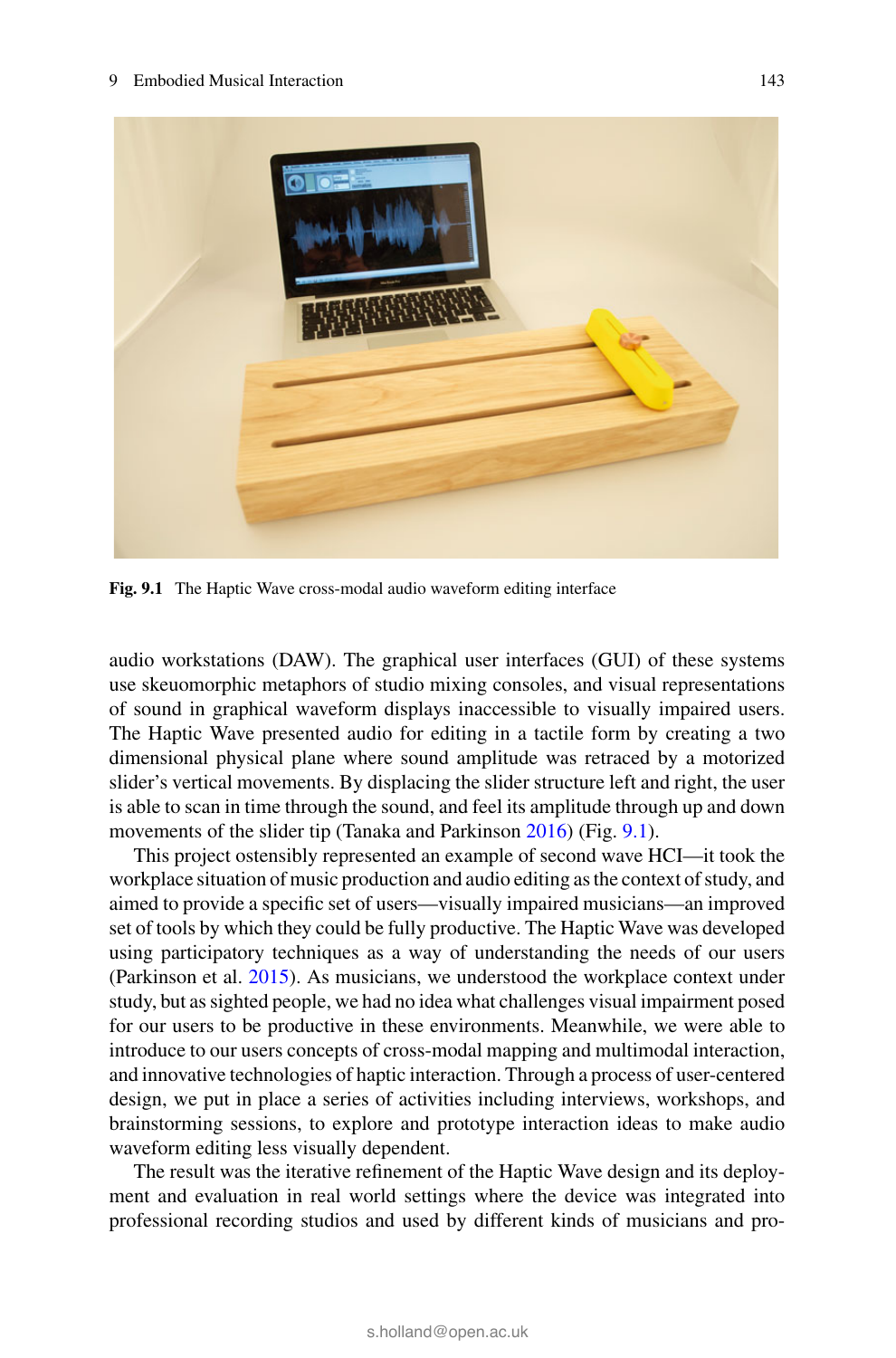ducers who were all visually impaired. Alongside the second wave HCI paradigm, the design approach was a pragmatic one. Following Fallman's design accounts (Table 9.1) the designers in this case were *bricoleurs*—tinkerers or hackers. The first iteration created by a well-known tinkerer/musician, and the definitive version by an industrial designer from Bill Gaver's Interaction Research Studio.2 The product was an outcome of a dialogue in a reflective, conversational process. The knowledge generated resulted not just in a better interface, but in methods for carrying out design explorations with visually impaired users.

Despite this clear pragmatic orientation, there are nonetheless elements of both conservative and romantic design that contributed to the Haptic Wave project. There was a clear, rational process in identifying and configuring technologies of haptic display of audio data, and engineering prowess exercised by the hardware developer to produce a high precision horizontal sliding bed. This engineering contributed not just to the smooth operation of the device, but created the right "feel" for the interface. In this way, the conservative design account fed into and encouraged a romantic account, where other elements of feel (as well as look) were picked up by the industrial designer in a careful selection of materials (wood, copper, plastic) with which to fabricate the device. The choices were not solely aesthetic, but also aided in differentiating, by tactile temperature of each surface, different functions and parts of the device to the non-sighted user.

Surprisingly, the Haptic Wave received enthusiastic responses from sighted users. This was an unexpected turn, coming from a different type of user than the original user group with whom we had co-designed the device. Sighted musicians expressed an interest in using the device as a way to free themselves from the computer screen while editing or performing music. For example, a DJ saw potential in using the Haptic Wave to scrub sounds physically, instead of using the mouse and computer screen onstage in clubs where stage lights made screens difficult to see. Or, without a screen in front of him, he thought he could have a more direct connection with his audience. In this unexpected response, not intended in the original design, the device that had gone through a pragmatic or even conservative design process seemed to unlock and inspire imagination as a romantic interface device. A second wave HCI interface device for sound editing in this way inspired imagination as an expressive instrument for third wave music HCI. In this way the Haptic Wave was perceived by a new set of users as compelling beyond its original workplace context (the recording studio) to enable embodied musical interaction in social, cultural settings.

#### *9.4.2 Form Follows Sound*

Form Follows Sound (FFS) was a collaboration between our research group in gestural music at Goldsmiths, University of London and Parsons New School of Design (Caramiaux et al. 2015a). We used classical user-centered design methods from sec-

[<sup>2</sup>https://www.gold.ac.uk/interaction/.](https://www.gold.ac.uk/interaction/)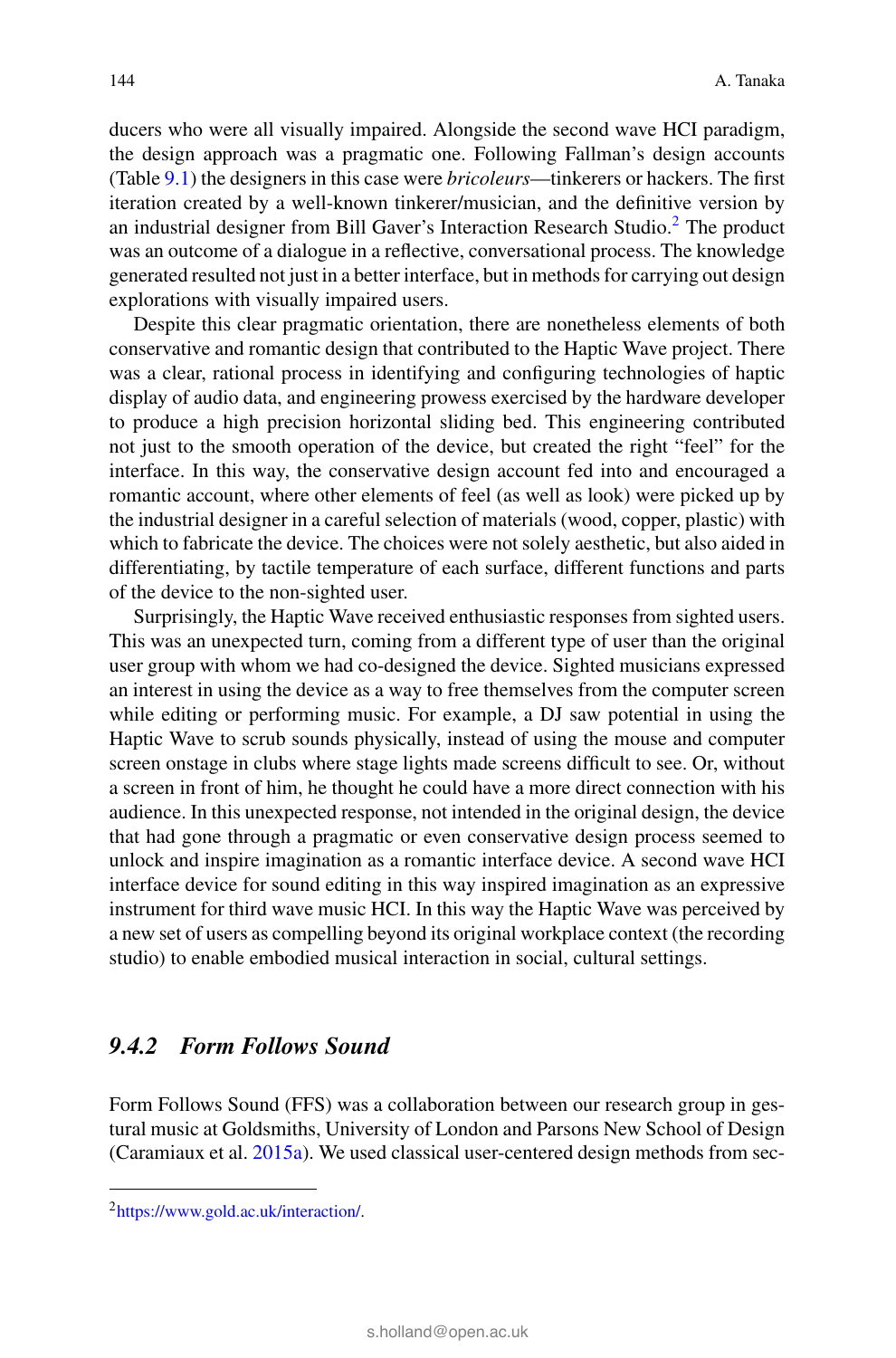

**Fig. 9.2** Form Follows Sound sonic interaction scenario building workshop

ond wave HCI to explore embodied relationships we have with sound in everyday life. The hypothesis was that we internalize our encounters with sound, and that these encounters can take on corporeal and visceral aspects. However, the visual dominance of society does not provide us with ways to adequately describe encounters with sound, especially for people without training in audio engineering or music. By creating a set of workshop activities bolstered by gestural interactive music technologies, we hoped to create settings in which people without prior experience in embodied interaction could tune into sound in the everyday, and to convey the significance of their own daily sonic experiences.

We devised a workshop plan that would take place over a 1 or 2 day program in groups of 10–15 participants. The workshop was carried out on four different occasions with diverse groups of people, in the UK, US, France, and Switzerland. Each iteration of the workshop allowed us to take lessons learned from the previous iteration to improve and fine-tune the workshop protocol. The workshop program consisted of two stages, *Ideation*, for brainstorming and idea generation and *Realization*, for prototyping interactions (Fig. 9.2).

#### **9.4.2.1 Sonic Incidents and Sonic Affordance**

The Ideation stage took place as group activities on pencil and paper, without any digital technologies. In this stage, we used ethnomethodology and design brainstorming techniques to get participants to think about sound in the everyday. In this phase, we drew upon the critical incident, a technique from psychology (Flanagan 1954)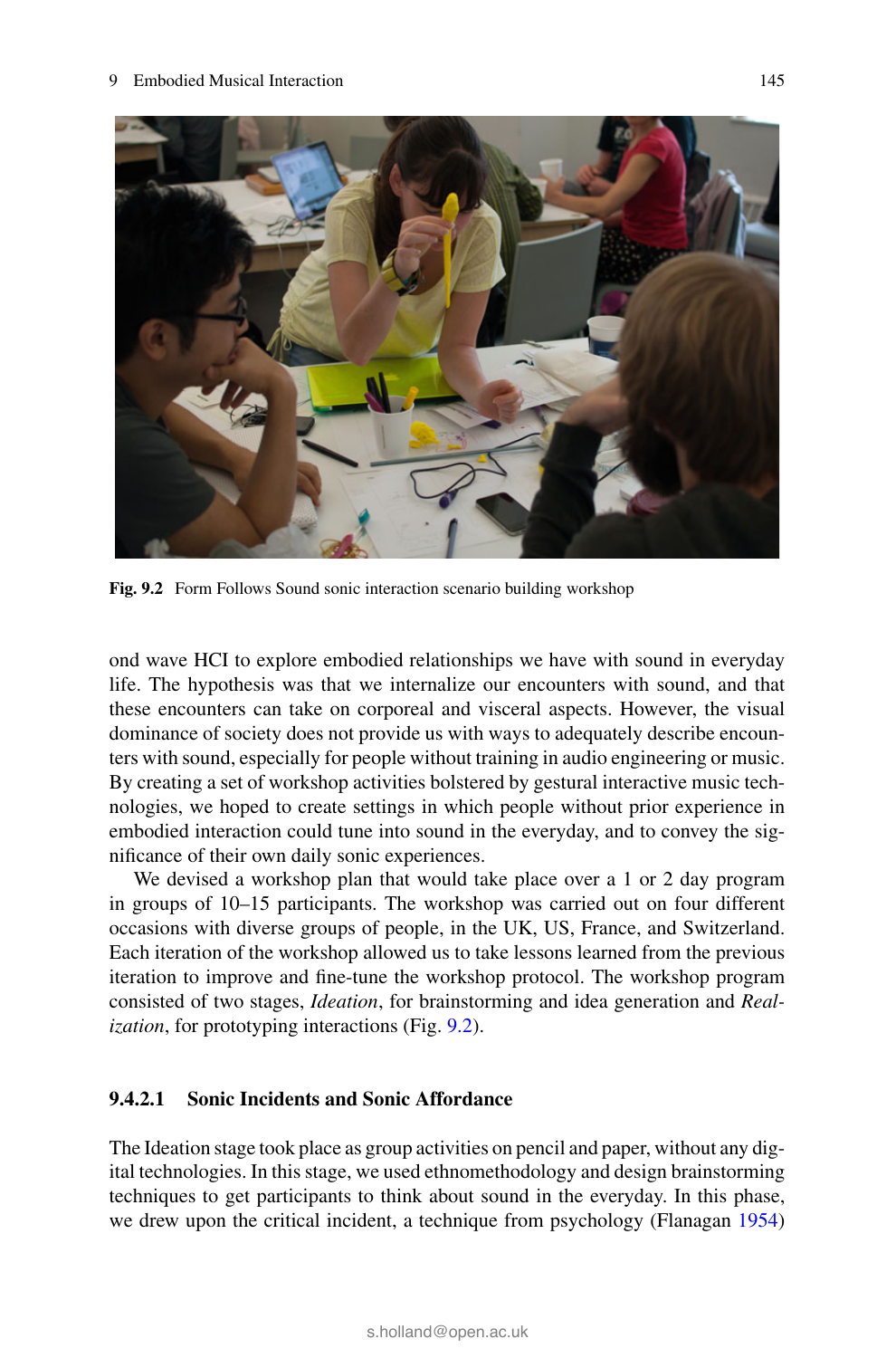that has been applied in HCI research (Mackay 2004). The technique incites subjects to reflect on their daily life from the past days to recall moments that stood out. It encourages the subject to reflect on why that moment distinguished itself from the banal to become an incident, and how it affected them. We asked workshop participants to focus on moments in the recent everyday where they remembered the sound, and asked them to reflect on the visceral response they had to that sound. We termed this the *sonic incident*.

After sharing their sonic incidents, we asked participants to sketch out the scenario surrounding that moment. These sketches took on the form of storyboards (sequences of cartoon-like frames borrowed from film production). These storyboards recounted the story, schematized the incident as an interaction with sound, and extended it towards an imaginary agency one could have with the sound. For the latter, we encouraged the participants to think about how they might imagine producing the sound, instead of beholding the sound. In this way, we took a sonic incident, and instead of it being something that "happened", thought of it in terms of an interaction the person "made happen".

In the Realization phase of the workshop, the storyboards from the Ideation phase became interaction scenarios to be prototyped. We introduced a set of sensors to capture movement and gesture, along with a piece of software built in the lab, the Gesture-Sound Toolkit, as a user-friendly way to connect these sensors to the manipulation of sound. With the sensors and the software toolkit, workshop participants were provided the means to create sonic interaction prototypes to "enact" the incidents from their storyboards. Consistent with the participatory group work, workshop participants worked on each other's incidents, sometimes recombining incidents to make abstracted, imaginary scenarios. The resulting prototypes were presented to the others in the group in the form of a playful skit.

By moving from "sound happening" to "making sound happen", we were interested in studying the effect the sonic incident had on each person. We were interested in corporeal response not just as a reflex reaction, but also as potential for action on the part of the subject in his or her environment. We were inspired by environmental psychologist J. J. Gibson's notion of *affordance* that describes characteristics of the environment that invite action on the part of the subject (Gibson 1986). Gibson uses his theory of affordances to describe relationships we have with the physical world, through our visual perception of it and as a function of the relationships of scale between environment and subject. So for Gibson, a mailbox may afford a pulling action to open it, but only when we perceive it from an angle where its door and handle are visible. A chair may afford sitting for a human, but at its scale, would afford jumping up upon for a smaller animal like a cat. We wanted to look at ways that sounds in our environment might invite some kind of human action and in this way explore the possibility of *sonic affordance*.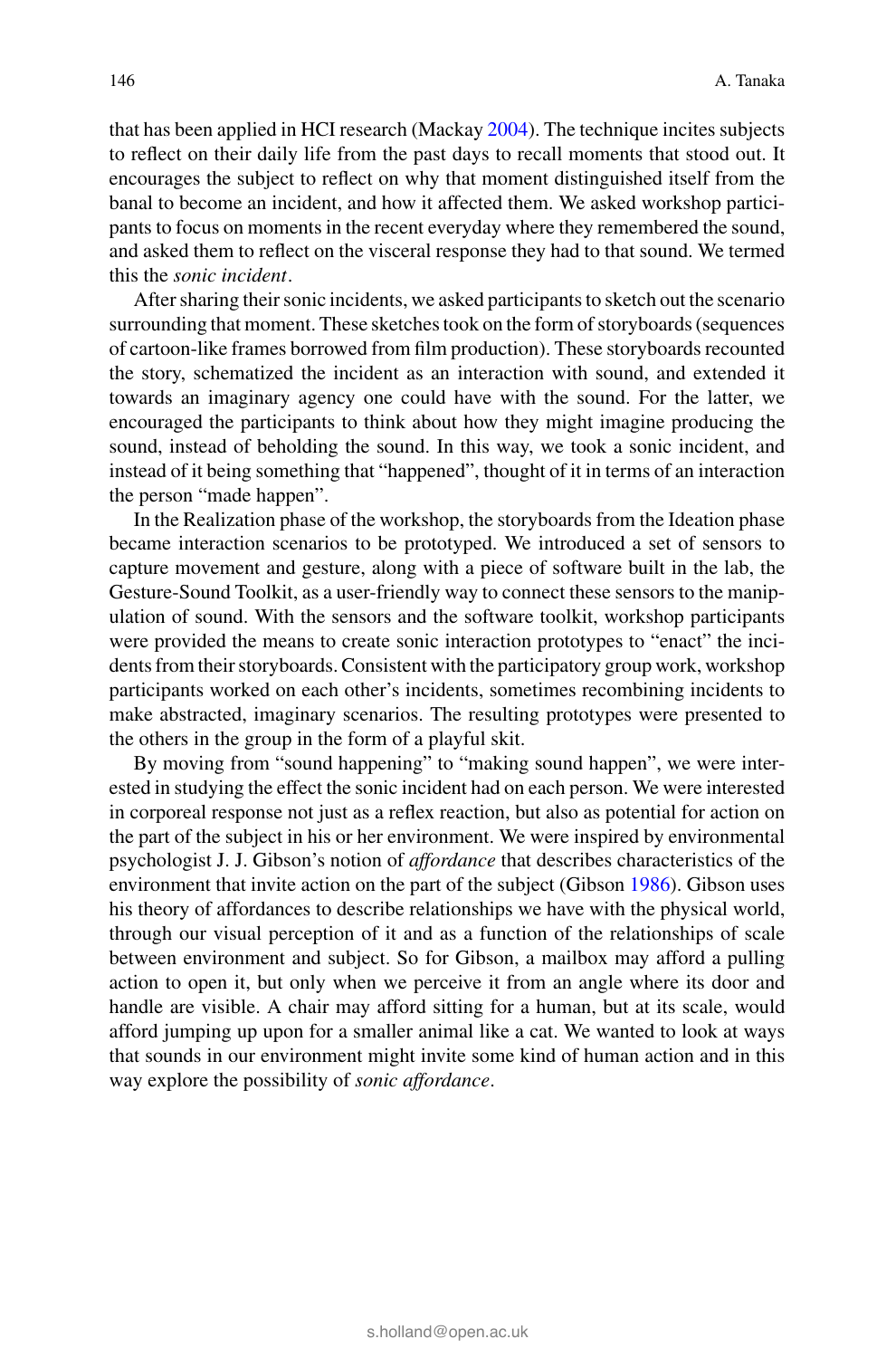#### **9.4.2.2 Embodied Sonic Interaction**

The participatory design activities in Form Follows Sound follow a classical second wave HCI methodology. However, by studying the occurrence of sound in the everyday, we brought this investigation into third wave contexts. Had we encapsulated the interactive sound technologies in a form that participants could have taken out of the workshop back home to the very environments in which their sonic incidents originally took place, we could have completed the third wave research loop. From a design perspective, we might ask whether the storyboarding and prototyping methods were examples of pragmatic design, or whether their use to tell and realize personal stories made them examples of romantic design. Given that the design of the interaction was not ever meant to "be" anything—neither a product nor an instrument—the prototype served as a trigger for the imagination, as a way to work out the corporeal affordances of sound that we encounter. In this sense, we might say that the prototyping activity was a form of romantic, speculative design.

The Gesture-Sound Toolkit made music interaction techniques from NIME available to non-specialists in this design exploration. It facilitated the integration of sensors as a means to capture body movement. The audio playback part of the software provided workshop participants ways to quickly author interactive sound to illustrate their sonic incident—either by imitating the sound through vocalization, or by quickly accessing samples of recorded sound from open source online databases (Akkermans et al. 2011). Different modules, or building blocks in the software that could be rearranged by the users, enabled them to then map incoming gesture from the sensors to articulating some aspect of the sound playback. Gestures might be classified by machine learning classifiers to trigger different sounds depending on which sound was recognized, or in a regression algorithm associate continuous incoming gesture to some aspect of sound morphology such as frequency or amplitude, allowing an embodied sculpting of sound. These are classic techniques in digital musical instrument building and composition, here taken out of a musical context to facilitate the exploration of potential embodied interactions with everyday sound. In this sense, by studying our embodied relationships with sound in the everyday, the FFS research situated NIME technologies within a third wave HCI context. Sensors and machine learning, typically the domain of conservative or pragmatic design, were made user-friendly through the Gesture-Sound Toolkit to facilitate romantic design amongst workshop participants.

#### *9.4.3 BioMuse*

Physiological interfaces would at first seem to represent the pinnacle of embodied interaction and therefore for embodied music HCI. However there are many approaches to exploiting biosignals in music, from the barely visible performer actions in brainwave works such as Alvin Lucier's seminal *Music for Solo Performer* (Lucier 1982), to a more gestural use of muscle electromyogram (Donnarumma 2016;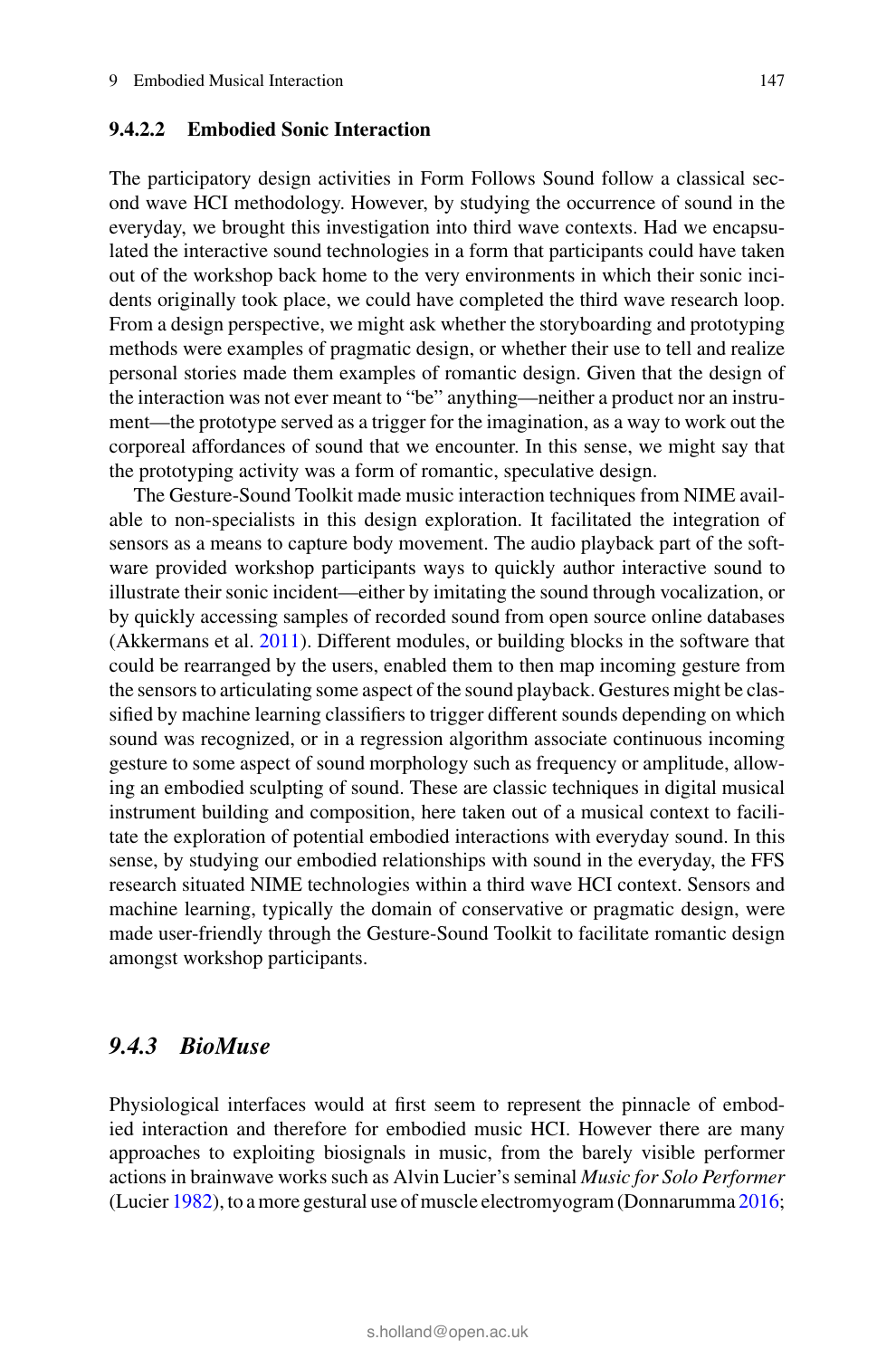

**Fig. 9.3** The author performing an EMG instrument in concert, 2017 (credit ZKM ONUK)

Tanaka 2017) (Fig. 9.3), to audience monitoring using galvanic skin response (Knapp et al. 2009; Lyon et al. 2014), or electrical muscle stimulation (Lopes and Baudisch 2013; Smith 2005).<sup>3</sup> These different approaches to coupling body physiology and music highlight different interaction modes, use contexts, and design accounts.

The most common means to detect muscle tension is by way of the electromyogram (EMG) signal, a series of microvolt electrical impulses generated by the nervous system to command and cause muscle contraction. Technologies of interfacing to the human body via the EMG signal have emerged from the biomedical sphere to be widely available today in the DIY community with systems like the Bitalino,<sup>4</sup> and even in consumer products for multimodal, hands free interaction (da Silva et al. 2014). These products build upon interaction research with the EMG (Saponas et al. 2010) that sought to make such signals from the body practical for applications in HCI. The EMG remains a novel interface with vast expressive potential for music. There is a gap between the relatively banal end-user interactions of commercial products and the potential for expressive musicality imagined by musicians. What are, then, the barriers to generalizing the expressive potential of the EMG in music HCI? Which modes of interaction or design accounts might they represent and how might they differ from the use of EMG in biomedical or computer interface contexts?

<sup>&</sup>lt;sup>3</sup>See also Chap. 11 in this volume for an educational application of brainwave biosignals (Yuksel 2019).

[<sup>4</sup>http://bitalino.com.](http://bitalino.com)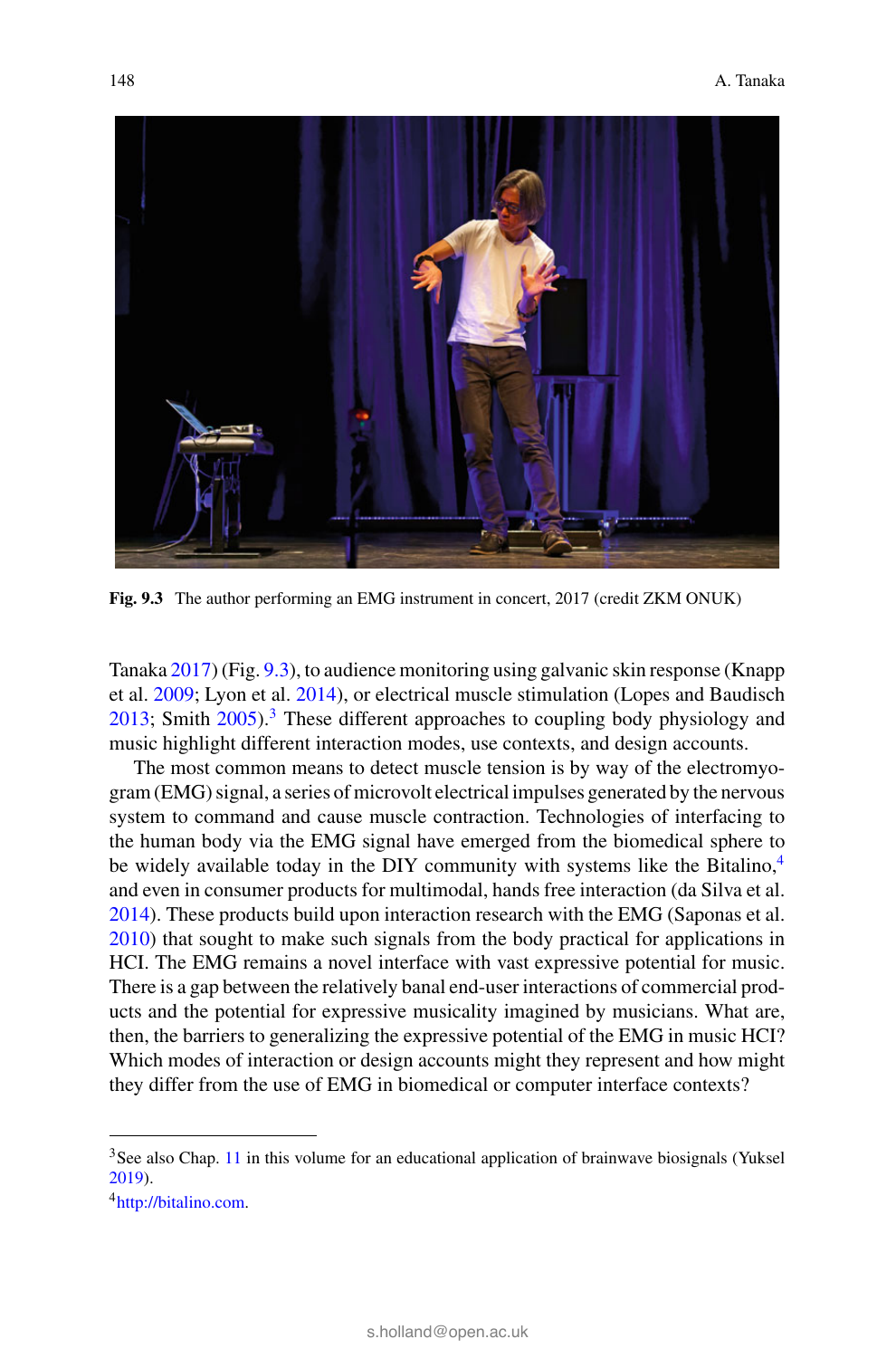#### **9.4.3.1 Gesture Vocabularies**

By extending personal musical practice through research to glean insight on generalized interaction, we have encountered three types of challenges: at the level of gesture definition, the user's ability to reproduce gesture, and techniques we have for data analysis. These challenges point to a fundamental first wave HCI, human factors perspective in arriving at robust interaction using the EMG.

The first step in any study of gesture with multiple users is to create a gesture vocabulary. This establishes what actions the subject executes, and establishes the range and variety of different gesture primitives. Although we may already have an idea of what each gesture might signify, the "what" of the gesture is initially independent of the "what" of its meaning. A number of standard gesture sets exist in the biomedical literature (Phinyomark et al. 2012). These datasets have been conceived to demonstrate the different hand postures that result from activation of distinct muscle groups. The gestures making up these data sets are correspondingly named for the action required to perform them (Kaufmann et al. 2010). We can also think of sign language as a gesture set. While sign language exists as a rich set of gestures signifying phonemes and entire words, most hand gesture analysis techniques have focused on signs of individual letters in the 26-letter alphabet. While we describe gestures, which we assume to be dynamic time based trajectories, most of the gesture sets noted above in fact describe static postures.

The richness of the EMG goes beyond measuring steady state signals produced in fixed postural limb positions. The muscle articulation in the preparation and execution of a gesture to arrive at a target posture are of interest, and constitute the temporal evolution of body action that is potentially rich in musical expressivity. While "gestures" (in fact poses) in the biomedical literature are described by nouns that describe muscle exertion, in our work, we study the dynamic EMG trajectories in executing gestures and label them by verbs. In this way, we hope to capture the dynamic, time-based nature of musical performance.

#### **9.4.3.2 Effort**

Arriving at a satisfactory, intuitive, embodied interaction needs to address first wave HCI biophysical challenges. This creates non-trivial challenges in the specification and analysis of EMG in HCI contexts. These issues point to the need for a pragmatic design approach in which researchers work with users on ergonomics in actual use. This takes EMG interaction beyond the controlled environments of biomedical research—where extraneous limb movement can be constrained for the sake of the experiment—to the less controllable, chaotic situations of actual, real world musical performance.

Each person has a different relationship with their body, and the relationship of their body to the outside world. The strategies with which we control our bodies in physical activity, by use of our muscles, is highly personal. This notion of embodiment, seen through the sense of one's own body is experiential, and seemingly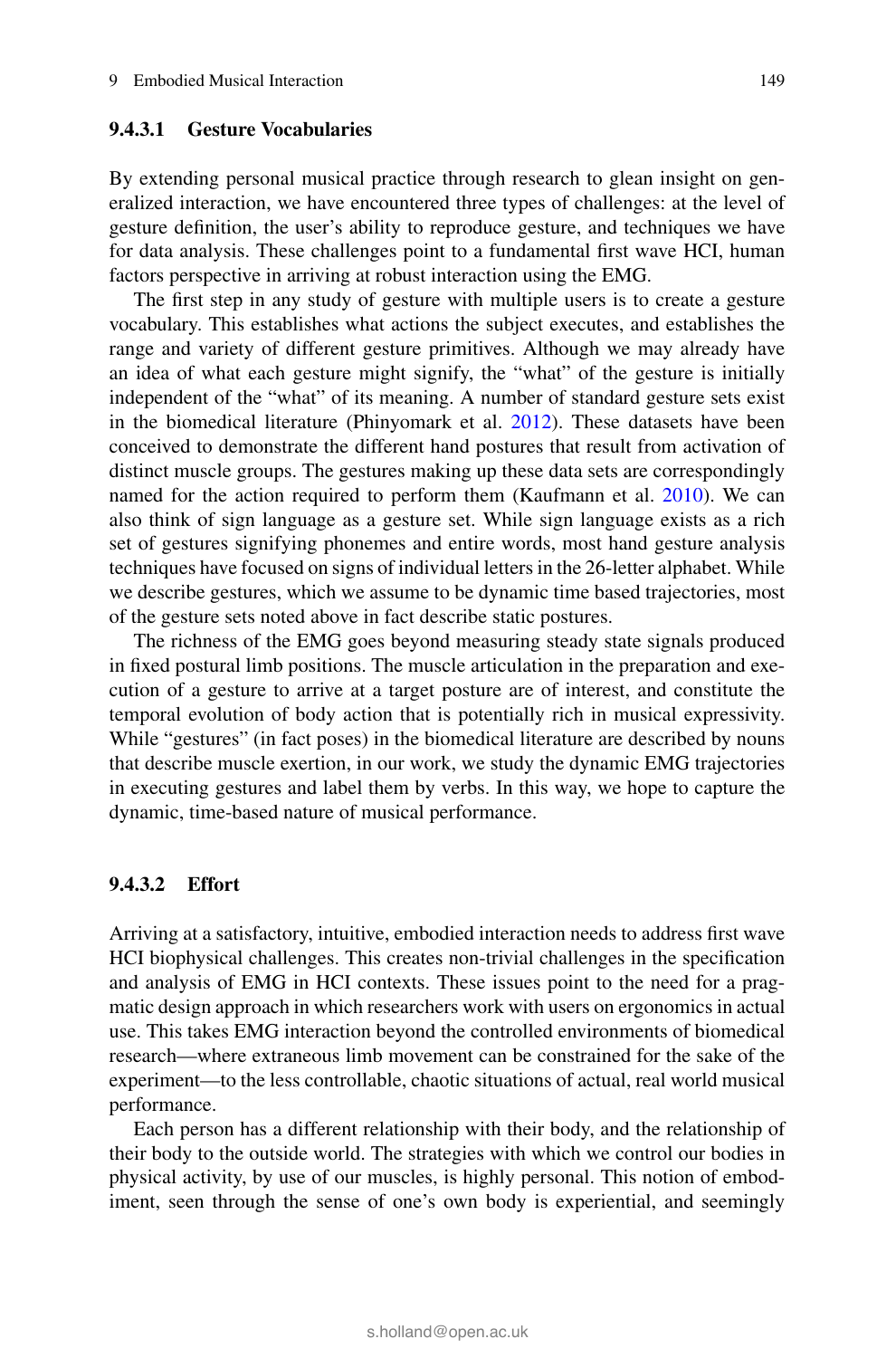representative of third wave HCI approaches. Meanwhile, the measurement of physiological signals, and the specification of gesture for interactive or musical goals, point out the need to study human performance from a first wave perspective. We have worked with EMG sensing in expressive musical performance, and have tried to extract from that experience, potential modes of sonic interaction that could be useful to other musicians and even non-musical users (Caramiaux et al. 2015b). From a design account perspective, we might consider this an attempt to offer alternatives to a purely scientific, medical exploration of muscle gesture, by extending from conservative to romantic design exploration in expressive musical performance.

#### **9.5 Discussion**

The use of biosignals by artists provides an example of romantic design in the creation of performance systems using physiological signals. This includes my own work in the use of EMG as a means to turn the human body into a musical instrument (Tanaka 1993, 2012; Tanaka and Donnarumma 2018). Despite the rich artistic and scientific community spanning disciplines and history documented above, all of our respective work in this area is idiosyncratic and highly personal, and in this way, is ultimately romantic. When we try to capture and characterize, or generalize, the expressivity of these systems in the laboratory, we are confronted with first wave human factors issues such as gesture reproducibility and the forms of normativity and invariance imposed by machine learning classification algorithms. Machine learning can be useful as a means to fulfill pragmatic designs where classification is used to recognize basic gesture vocabularies. There is some scope to extend the expressive range of biosignal music using regression techniques to create gesture/sound that are potentially more expressive than traditional mapping and synthesis parameter interpolation. We are currently confronting the challenges of developing a robust first wave basis for physiological gesture analysis with which to push forward existing third wave bio-music applications.

The Haptic Wave represents a pragmatic design account in second wave HCI working with professional, visually impaired musicians and audio producers in their studios. However, once the device was finished, showing it to other users—sighted musicians—triggered romantic inspiration amongst these potential new users. This represented the kind of "unintended use" of technology often observed in qualitative, user-centric HCI research (Krischkowsky et al. 2016; Roedl et al. 2015). A third wave context was imagined by our "new" users, subverting an interface designed to enhance task performance in a specific user group, and transposing it to new uses onstage in musical performance. Certain design features of the Haptic Wave that were pragmatic—for example the use of different materials for different components of the device to allow perceived material temperature to guide a visually impaired user to different parts of the device she/he couldn't see—became a romantic design element of an attractive performance instrument constructed of wood, 3D printed plastics, and moving metallic parts, for our DJs. The cross-modal mapping of a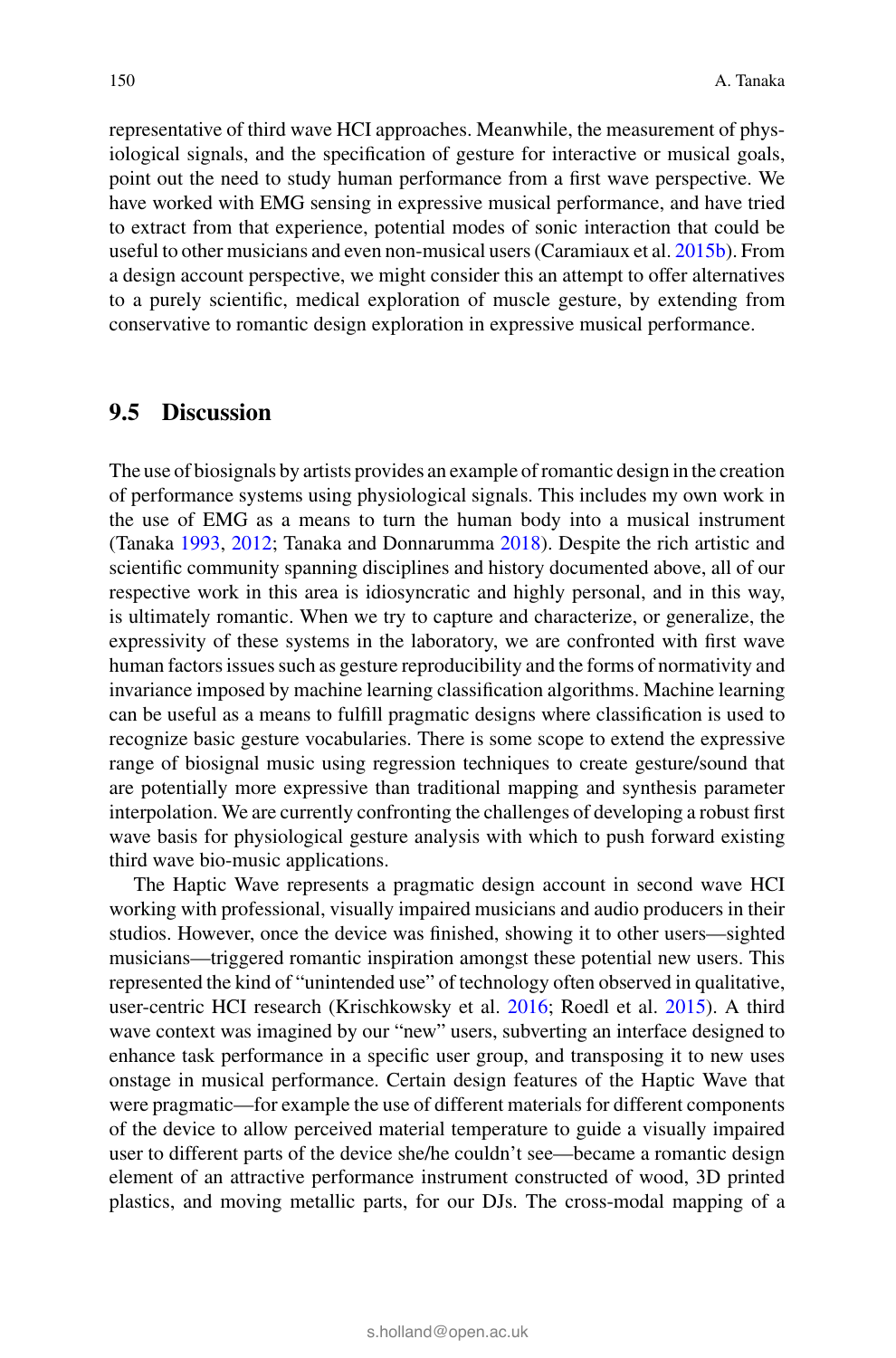visual audio waveform into the haptic domain was meant to rigorously exploit a sense modality available to our original users in order for them to more successfully be fully integrated into the professional music industry in which they worked. The haptic representation was re-interpreted by our sighted users beyond pure pragmatism and necessity to become an inspiring mode of interaction for them to imagine DJing and performing in cultural, third wave contexts.

If the Haptic Wave demonstrates an almost incidental or inadvertent transposition of a second wave device to third wave applications, Form Follows Sound represents the intentional adaptation of second wave NIME techniques for use in third wave everyday contexts. By presenting sensor-sound mapping and machine learning in an easy to use interface, the Gesture-Sound Toolkit became an enabling tool for third wave music HCI that supported users in sketching embodied sound interactions with which they could evoke and explore their everyday embodied sonic experiences.

Dourish contextualizes embodied interaction in the historical development of human-machine interaction. In arriving at a definition of embodied interaction, he notes that it does not just have to do with the embodiment of interfaces as objects, nor the simple solicitation of the body, but that embodiment has as much to do with experience which he describes using the philosophy of phenomenology, in what he calls "participative status." I propose that this reading of embodiment in technology is useful to us as we consider music as it becomes increasingly technologized. Will we lose the primacy of the body as we move from acoustic instruments to electronic music production tools? Does music listening on personal digital devices isolate us compared to the sociality inherent in shared amateur performance? A consideration of the social and technological aspects of embodiment will aid us in understanding the different possible modes of music HCI. With music being a fundamentally social and participatory activity, can we imagine creating new technologies of musical interaction inspired by this model of embodiment?

#### **9.6 Conclusion**

The three projects presented here represent the potential breadth of music HCI. While they at first seem very different, they nonetheless all adhere to the same vision, that a tangible, direct manipulation of sound can create forms of embodied musical interaction with rich artistic and social potential.

These projects studied digitally mediated musical interaction in performance, in work place settings, and in everyday life. They look at the potential of human interface technologies to improve audio task performance amongst the visually impaired, to enhance expressivity in computer music performance onstage, and to facilitate the understandings of our relationships with sound in the everyday. In this regard, they span the paradigms of first wave, second wave, and third wave HCI. They were produced with design approaches that were rich and multifarious, often representing multiple design accounts within a single project. In this sense, the conservative, pragmatic, and romantic design accounts are not exclusive, but useful ways to think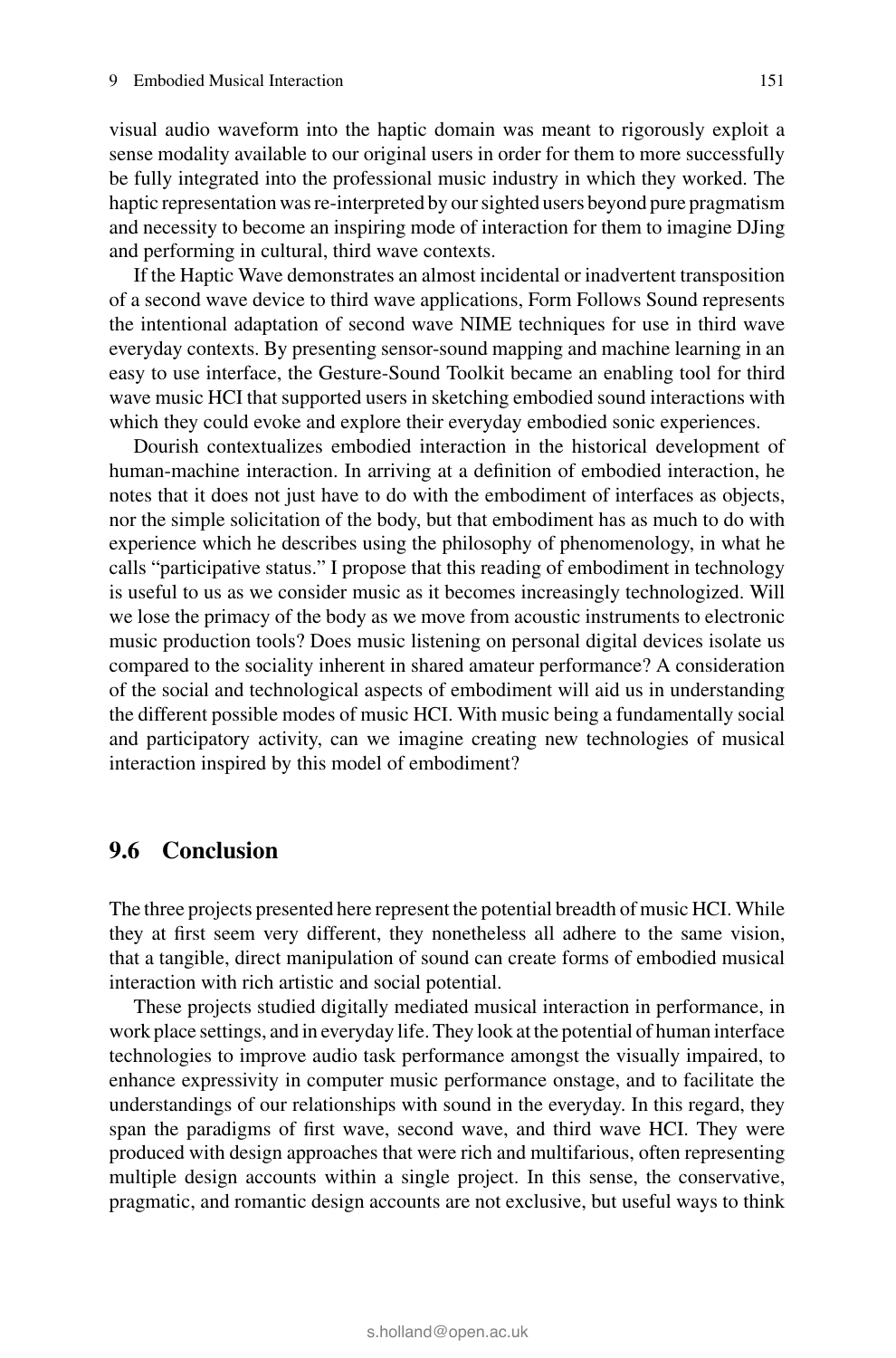about different aspects of any project, as design objectives shift to follow the evolution of a project.

Modes of interaction in the history of electronic and computer music broadly follow the history of interaction in HCI. This history is cumulative where electrical, symbolic, textual, and graphical interaction are seen in electronic music practices of modular synthesis, live coding, and graphical programming. The gesture sensors and haptic actuators used in the projects described here provide ways to capture visceral aspects that are fundamental in so much music, technological or not. Music, in this light, is seen as a form of enactivism (Maturana and Varela 1987) that is acted out in forms of engagement and musicking (Small 2011). These projects have studied music in relation to the body, performance, and sonic experience in everyday life. Together they encompass the social and participative qualities that comprise embodied interaction, and in doing, allow us to explore different aspects of what we might call embodied music HCI.

**Acknowledgements** The research reported here has received generous public funding. The MetaGesture Music project was supported by the European Research Council under the European Union's Seventh Framework Programme (FP/2007-2013)/ERC Grant Agreement n. FP7-283771. The Design Patterns for Inclusive Collaboration (DePIC) project was supported by the UK Engineering and Physical Sciences Research Council EP/J018120/1. These projects were team efforts that represented personal and institutional collaboration, resulting in multi-authored publication reporting their results. I would like to thank my collaborators and previous co-authors for the original work that led up to the synthesis reported here.

#### **References**

- Akkermans V, Font F, Funollet J, De Jong B, Roma G, Togias S, Serra X (2011) Freesound 2: an improved platform for sharing audio clips. In: International society for music information retrieval conference. International Society for Music Information Retrieval (ISMIR)
- Bannon LJ (1995) From human factors to human actors: the role of psychology and human-computer interaction studies in system design. In: Readings in human–computer interaction. Elsevier, pp 205–214
- Bødker S (2006) When second wave HCI meets third wave challenges. In: Proceedings of the 4th nordic conference on human-computer interaction: changing roles. ACM, pp 1–8
- Bødker S (2015) Third-wave HCI, 10 years later—participation and sharing. Interactions 22:24–31
- Caramiaux B, Altavilla A, Pobiner SG, Tanaka A (2015a) Form follows sound: designing interactions from sonic memories. In: Proceedings of the 33rd annual ACM conference on human factors in computing systems. ACM, pp 3943–3952
- Caramiaux B, Donnarumma M, Tanaka A (2015b) Understanding gesture expressivity through muscle sensing. ACM Trans Comput Hum Interact. TOCHI 21:31
- Chowning JM (1973) The synthesis of complex audio spectra by means of frequency modulation. J Audio Eng Soc 21:526–534
- da Silva HP, Fred A, Martins R (2014) Biosignals for everyone. IEEE Pervasive Comput 13:64–71 Donnarumma M (2016) Corpus nil
- Dourish P (2004) Where the action is: the foundations of embodied interaction. MIT Press
- Fallman D (2003) Design-oriented Human-computer interaction. In: Proceedings of the SIGCHI conference on human factors in computing systems, CHI '03. ACM, New York, NY, USA, pp 225–232. <https://doi.org/10.1145/642611.642652>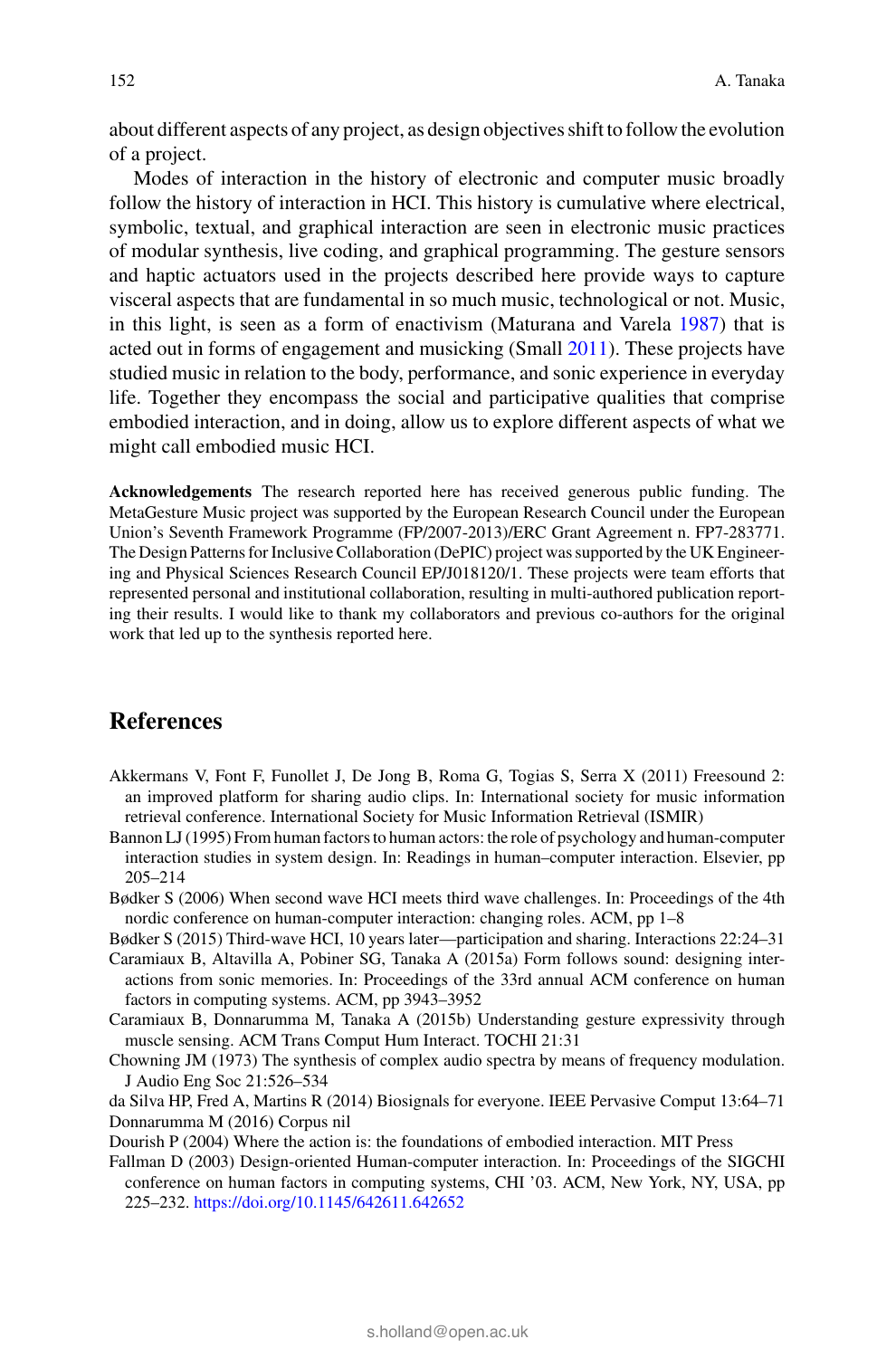Flanagan JC (1954) The critical incident technique. Psychol Bull 51:327

- Franinović K, Serafin S (2013) Sonic interaction design. MIT Press
- Gaver WW (1989) The SonicFinder: an interface that uses auditory icons. Hum Comput Interact 4:67–94
- [Gaver B \(2014\) Third wave HCI: methods, domains and concepts.](http://cordis.europa.eu/result/rcn/178889_en.html) http://cordis.europa.eu/result/ rcn/178889\_en.html. Accessed 17 May 2017
- Gaver B, Dunne T, Pacenti E (1999) Design: cultural probes. Interactions 6:21–29
- Gibson JJ (1986) The ecological approach to visual perception. Psychology Press
- Harrison S, Tatar D, Sengers P (2007) The three paradigms of HCI. In: Alt. Chi. session at the SIGCHI conference on human factors in computing systems, San Jose, California, USA. pp 1–18
- Hutchins EL, Hollan JD, Norman DA (1985) Direct manipulation interfaces. Hum Comput Interact 1:311–338
- Kaufmann P, Englehart K, Platzner M (2010) Fluctuating EMG signals: investigating long-term effects of pattern matching algorithms. In: 2010 Proceedings of the annual international confer[ence of the IEEE engineering in medicine and biology society, pp 6357–6360.](https://doi.org/10.1109/IEMBS.2010.5627288) https://doi.org/10. 1109/IEMBS.2010.5627288
- Knapp RB, Jaimovich J, Coghlan N (2009) Measurement of motion and emotion during musical performance. In: 3rd international conference on affective computing and intelligent interaction and workshops, 2009. ACII 2009. IEEE, pp 1–5
- Krischkowsky A, Maurer B, Tscheligi M (2016) Captology and technology appropriation: unintended use as a source for designing persuasive technologies. In: International conference on persuasive technology. Springer, pp 78–83
- Lopes P, Baudisch P (2013) Muscle-propelled force feedback: bringing force feedback to mobile devices. In: Proceedings of the SIGCHI conference on human factors in computing systems. ACM, pp 2577–2580
- Lucier A (1982) Music for solo performer. Lovely Music
- Lyon E, Knapp RB, Ouzounian G (2014) Compositional and performance mapping in computer chamber music: a case study. Comput Music J 38:64–75
- Mackay WE (2004) The interactive thread: exploring methods for multi-disciplinary design. In: Proceedings of the 5th conference on designing interactive systems: processes, practices, methods, and techniques. ACM, pp 103–112
- [Mathews MV \(1963\) The digital computer as a musical instrument. Science 142:553–557.](https://doi.org/10.1126/science.142.3592.553) https:// doi.org/10.1126/science.142.3592.553
- Maturana HR, Varela FJ (1987) The tree of knowledge: the biological roots of human understanding. New Science Library/Shambhala Publications
- McCartney J (2002) Rethinking the computer music language: SuperCollider. Comput Music J 26:61–68
- Metatla O, Martin F, Parkinson A, Bryan-Kinns N, Stockman T, Tanaka A (2016) Audio-haptic interfaces for digital audio workstations. J Multimodal User Interfaces 10:247–258
- Milner-Brown HS, Stein RB (1975) The relation between the surface electromyogram and muscular force. J Physiol 246:549
- Parkinson A, Cameron D, Tanaka A (2015) Haptic Wave: presenting the multiple voices, artefacts and materials of a design research project. Presented at the proceedings of the 2nd biennial research through design conference
- Phinyomark A, Phukpattaranont P, Limsakul C (2012) Feature reduction and selection for EMG signal classification. Expert Syst Appl 39:7420–7431
- Poupyrev I, Lyons MJ, Fels S, Blaine T (2001) New interfaces for musical expression. In: CHI '01 extended abstracts on human factors in computing systems, CHI EA '01. ACM, New York, NY, USA, pp 491–492. <https://doi.org/10.1145/634067.634348>
- Puckette MS (1997) Pure data. In: Proceedings of the international computer music conference. International Computer Music Association, San Francisco, pp 224–227
- Risset J-C, Mathews MV (1969) Analysis of musical-instrument tones. Phys Today 22:23–30